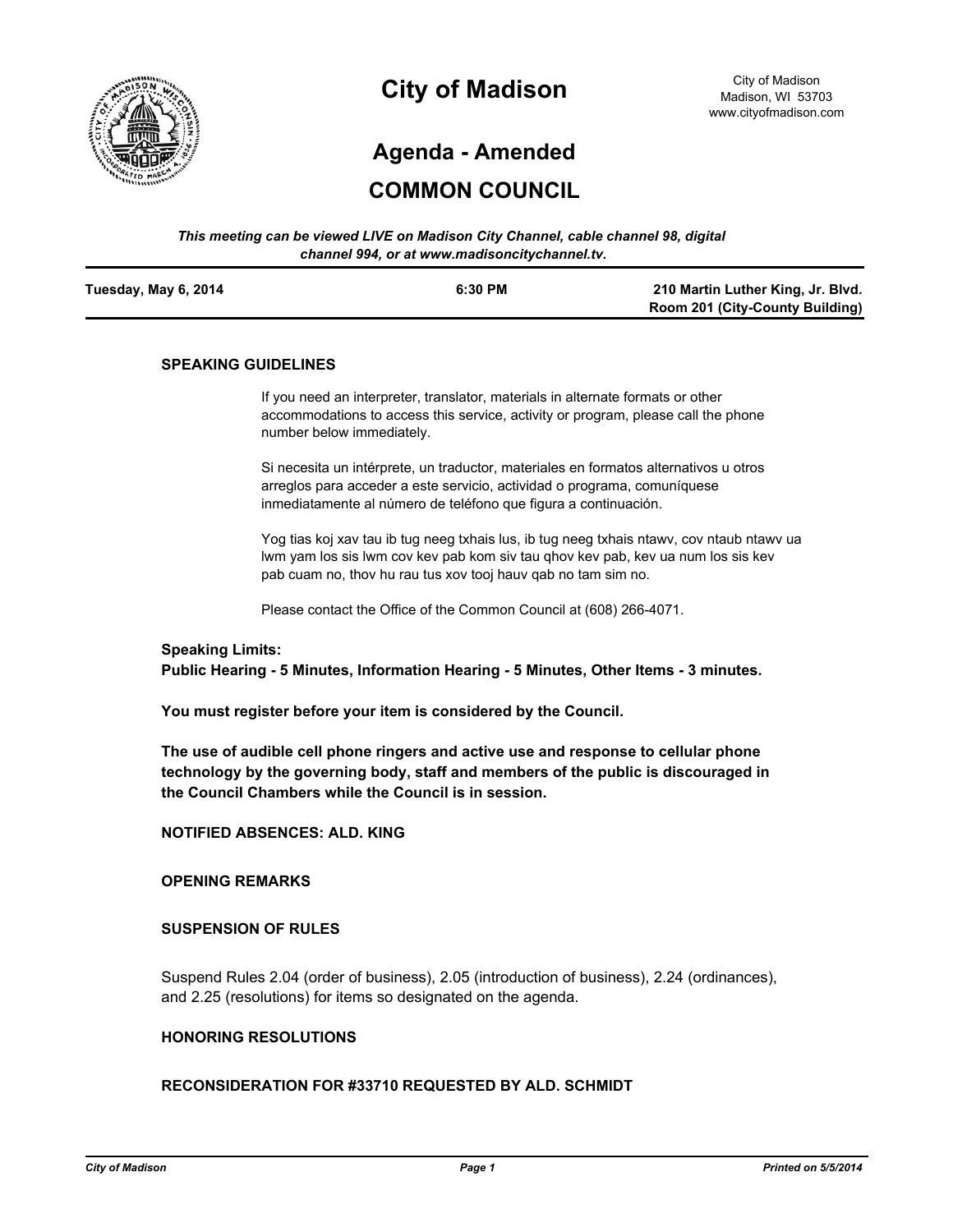| 1. | 33710 |                            | Salute to the Wisconsin Badgers Basketball Team                                                              |                                                                                                                                                                                                                                                                                                                                                            |  |
|----|-------|----------------------------|--------------------------------------------------------------------------------------------------------------|------------------------------------------------------------------------------------------------------------------------------------------------------------------------------------------------------------------------------------------------------------------------------------------------------------------------------------------------------------|--|
|    |       | <b>Sponsors:</b>           | Subeck, Michael E. Verveer, Anita Weier and Ledell Zellers                                                   | Paul R. Soglin, Chris Schmidt, Scott J. Resnick, David Ahrens, Shiva<br>Bidar-Sielaff, Maurice S. Cheeks, Joseph R. Clausius, Mark Clear,<br>Lauren Cnare, Denise DeMarb, Steve King, Larry Palm, Matthew J.<br>Phair, Marsha A. Rummel, Paul E. Skidmore, John Strasser, Lisa                                                                             |  |
|    |       | <b>Legislative History</b> |                                                                                                              |                                                                                                                                                                                                                                                                                                                                                            |  |
|    |       | 4/10/14                    | Mayor's Office                                                                                               | RECOMMEND TO COUNCIL TO ADOPT<br>UNDER SUSPENSION OF RULES 2.04,<br>2.05, 2.24, & 2.25 - MISC. ITEMS                                                                                                                                                                                                                                                       |  |
|    |       | 4/29/14                    | <b>COMMON COUNCIL</b>                                                                                        | Adopt                                                                                                                                                                                                                                                                                                                                                      |  |
| 2. | 33810 |                            | Public Library, J. H. Findorff & Sons Construction and Meyer Scherer &<br>American Public Works Association. | Recognizing and congratulating City of Madison Engineering Division, Madison<br>Rockcastle on being named the 2014 Public Works Project of the Year by the                                                                                                                                                                                                 |  |
|    |       | <b>Sponsors:</b>           |                                                                                                              | Larry Palm, David Ahrens, Paul R. Soglin, Chris Schmidt, Scott J.<br>Resnick, Shiva Bidar-Sielaff, Maurice S. Cheeks, Joseph R. Clausius,<br>Mark Clear, Lauren Cnare, Denise DeMarb, Steve King, Matthew J.<br>Phair, Marsha A. Rummel, Paul E. Skidmore, John Strasser, Lisa<br>Subeck, Michael E. Verveer, Anita Weier, Ledell Zellers and Lucas Dailey |  |
|    |       | <b>Legislative History</b> |                                                                                                              |                                                                                                                                                                                                                                                                                                                                                            |  |
|    |       | 4/16/14                    | Council Office                                                                                               | RECOMMEND TO COUNCIL TO ADOPT<br>UNDER SUSPENSION OF RULES 2.04,<br>2.05, 2.24, & 2.25 - MISC. ITEMS                                                                                                                                                                                                                                                       |  |
|    |       | 4/29/14                    | <b>COMMON COUNCIL</b>                                                                                        | Refer to a future Meeting to Adopt to the<br><b>COMMON COUNCIL</b>                                                                                                                                                                                                                                                                                         |  |

#### Adopt 5-6-2014

# **PETITIONS AND COMMUNICATIONS: None received by deadline.**

# **EARLY PUBLIC COMMENT**

# **SPECIAL ORDER OF BUSINESS AT 6:45 PM**

## **PRESENTATION OF CONSENT AGENDA**

At this time, a consent agenda will be moved with the recommended action listed for each item EXCEPT:

1) items which have registrants wishing to speak. 2) items which require an extraordinary (roll call) vote and are not included on the consent agenda by unanimous consent. 3) items which alderperson(s) have separated out for discussion/debate purposes.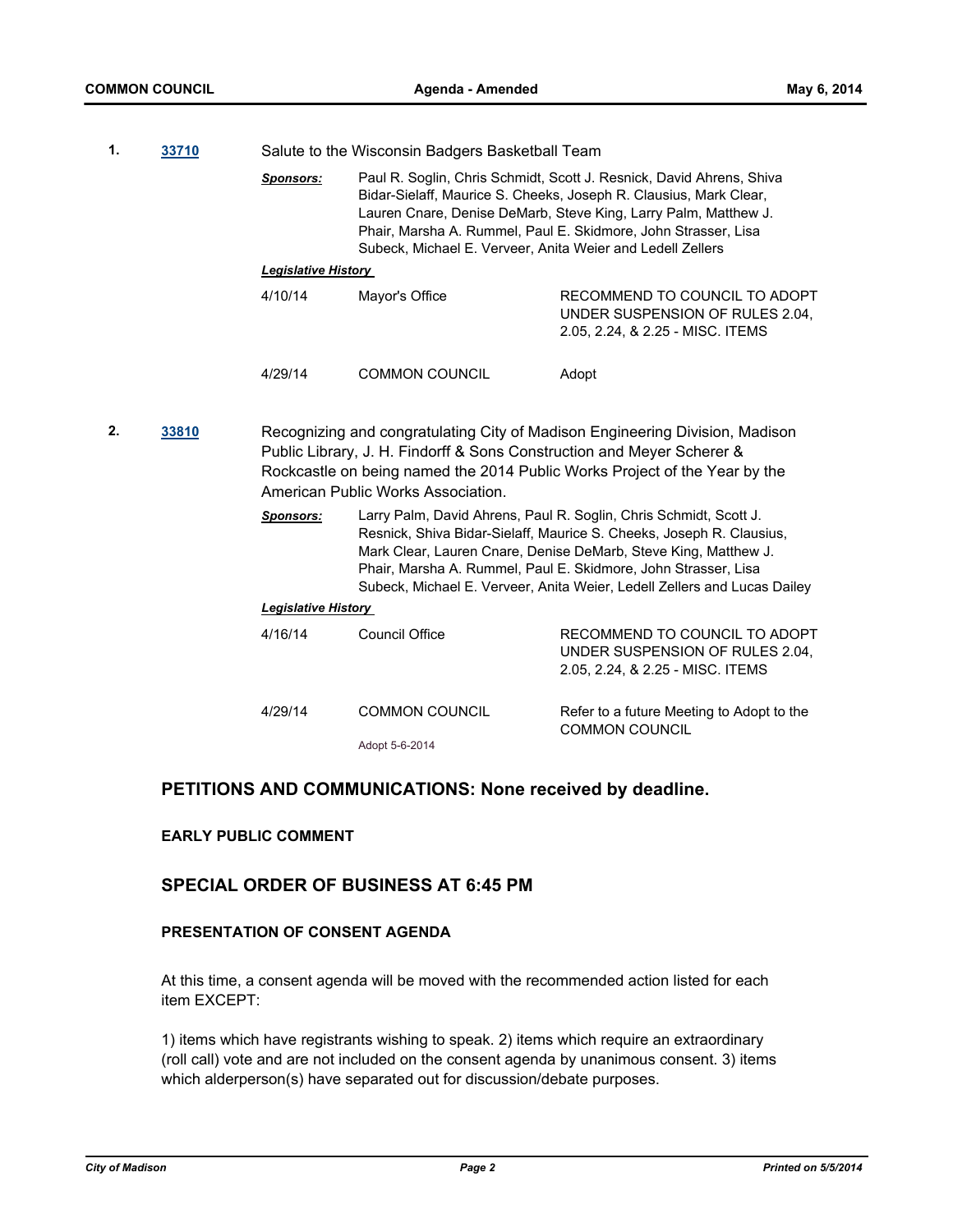# **RECESSED PUBLIC HEARINGS - BEGIN AT 6:45 PM**

## **REPORT OF ALCOHOL REVIEW COMMITTEE**

**3. [33227](http://madison.legistar.com/gateway.aspx?m=l&id=/matter.aspx?key=36286)** Public Hearing - New License Hoops of Dane County Inc • dba Lagartos 802 Atlas Ave • Agent: Dale Beck • Estimated Capacity: 480 Class B Combination Liquor & Beer • 60% alcohol, 40% food Aldermanic District 3 (Alder Cnare) • Police Sector 611

|    |       | 2/24/14                       | <b>Clerk's Office</b><br>Alcohol License Review Committee Public Hearing                                                                                                                                                                     | Referred for Introduction                                                                                                                                                                                                                                                                                                                                          |
|----|-------|-------------------------------|----------------------------------------------------------------------------------------------------------------------------------------------------------------------------------------------------------------------------------------------|--------------------------------------------------------------------------------------------------------------------------------------------------------------------------------------------------------------------------------------------------------------------------------------------------------------------------------------------------------------------|
|    |       | 3/4/14                        | <b>COMMON COUNCIL</b>                                                                                                                                                                                                                        | Referred for Public Hearing to the<br>ALCOHOL LICENSE REVIEW<br><b>COMMITTEE</b>                                                                                                                                                                                                                                                                                   |
|    |       | 3/19/14                       | ALCOHOL LICENSE<br><b>REVIEW COMMITTEE</b>                                                                                                                                                                                                   | RECOMMEND TO COUNCIL TO<br><b>RE-REFER - RECESSED PUBLIC</b><br><b>HEARING to the ALCOHOL LICENSE</b><br><b>REVIEW COMMITTEE</b>                                                                                                                                                                                                                                   |
|    |       | 4/8/14                        | <b>COMMON COUNCIL</b>                                                                                                                                                                                                                        | Re-refer for Recessed Public Hearing to the<br>ALCOHOL LICENSE REVIEW<br><b>COMMITTEE</b>                                                                                                                                                                                                                                                                          |
|    |       | 4/23/14                       | <b>ALCOHOL LICENSE</b><br><b>REVIEW COMMITTEE</b>                                                                                                                                                                                            | RECOMMEND TO COUNCIL TO GRANT<br>WITH CONDITIONS - RECESSED PUBLIC<br><b>HEARING</b>                                                                                                                                                                                                                                                                               |
|    |       |                               | The conditions are:<br>following changes:<br>busy entertainment is provided."<br>\$20 or higher based on what clientele is showing up late on time."                                                                                         | 1) The capacity will be a maximum of 480 with the basement being limited to 168.<br>2) The security plan provided by the applicant be a part of the license conditions with the<br>- Item 2 shall be amended to read "security in lot(s) at all times on nights that are-<br>- Item 3 shall be amended to read "will go up as the night goes on up to \$15 then to |
| 4. | 33228 | <b>Estimated Capacity: 50</b> | Public Hearing - New License<br>16 Bars LLC · dba Two Straws<br>1380 Williamson St · Agent: Joshua Michael Swentzel<br>Class B Combination Liquor & Beer . 80% alcohol, 20% food<br>Aldermanic District 6 (Alder Rummel) • Police Sector 410 |                                                                                                                                                                                                                                                                                                                                                                    |
|    |       | <b>Legislative History</b>    |                                                                                                                                                                                                                                              |                                                                                                                                                                                                                                                                                                                                                                    |
|    |       | 2/24/14                       | Clerk's Office<br>Alcohol License Review Committee Public Hearing                                                                                                                                                                            | Referred for Introduction                                                                                                                                                                                                                                                                                                                                          |
|    |       | 3/4/14                        | <b>COMMON COUNCIL</b>                                                                                                                                                                                                                        | Referred for Public Hearing to the<br>ALCOHOL LICENSE REVIEW<br>COMMITTEE                                                                                                                                                                                                                                                                                          |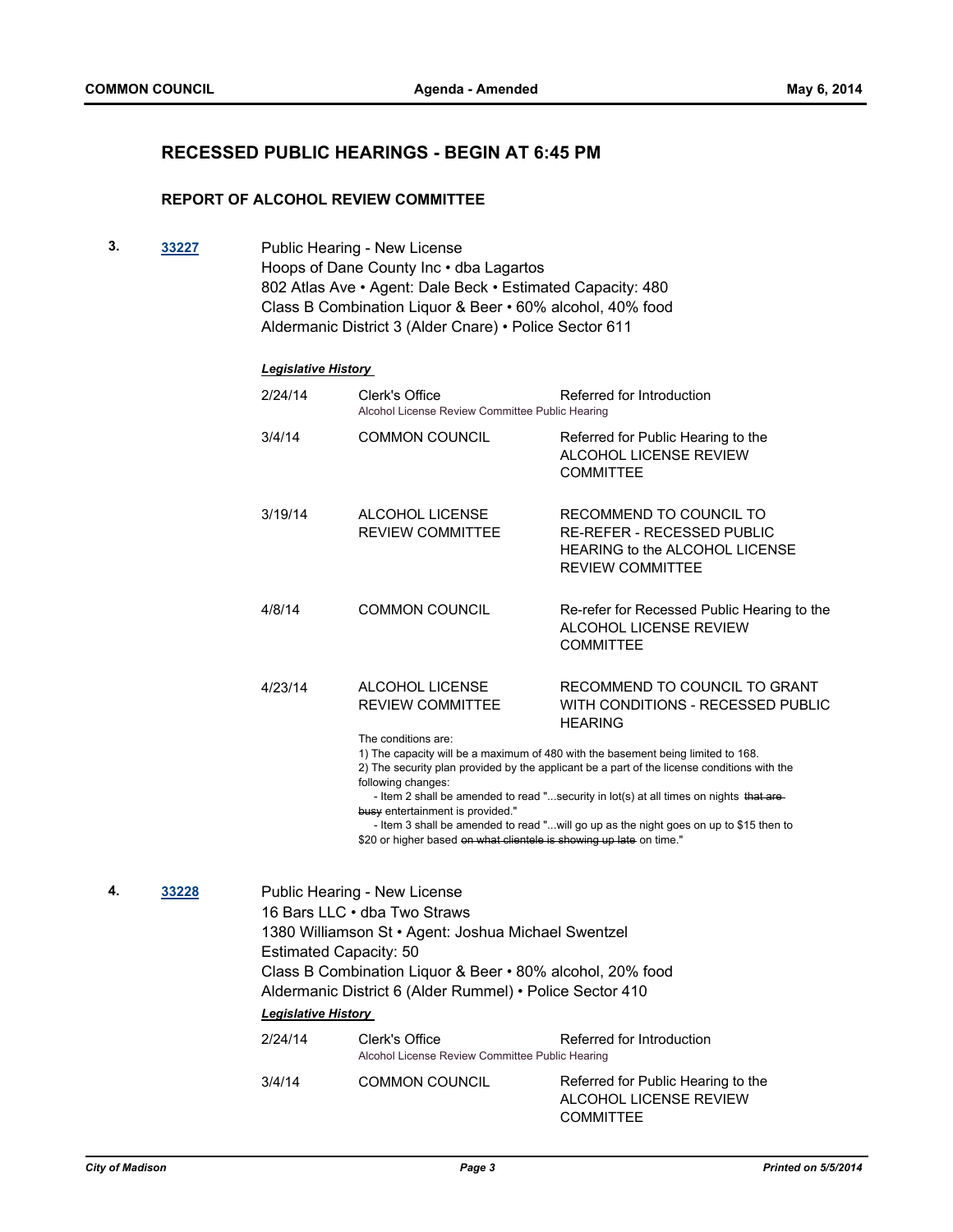| 3/19/14 | ALCOHOL LICENSE<br><b>REVIEW COMMITTEE</b>                                                                                                                                                                                                                                                                                                                    | RECOMMEND TO COUNCIL TO<br>RE-REFER - RECESSED PUBLIC<br><b>HEARING to the ALCOHOL LICENSE</b><br><b>REVIEW COMMITTEE</b> |  |
|---------|---------------------------------------------------------------------------------------------------------------------------------------------------------------------------------------------------------------------------------------------------------------------------------------------------------------------------------------------------------------|---------------------------------------------------------------------------------------------------------------------------|--|
| 4/8/14  | <b>COMMON COUNCIL</b>                                                                                                                                                                                                                                                                                                                                         | Re-refer for Recessed Public Hearing to the<br>ALCOHOL LICENSE REVIEW<br><b>COMMITTEE</b>                                 |  |
| 4/23/14 | ALCOHOL LICENSE<br><b>REVIEW COMMITTEE</b><br>The conditions are:                                                                                                                                                                                                                                                                                             | RECOMMEND TO COUNCIL TO GRANT<br>WITH CONDITIONS - RECESSED PUBLIC<br><b>HFARING</b>                                      |  |
|         | 1) Alcohol sales will cease 30 minutes prior to statutory closing time;<br>2) There will be no outdoor seating;                                                                                                                                                                                                                                               |                                                                                                                           |  |
|         | 3) Food shall be available at least 90 minutes prior to closing;<br>4) Music shall be kept at a reasonable level;<br>5) The back door is used for emergency exit or ADA accessibility only and that the licensee<br>make every effort possible to limit early morning and late night use of the back door for<br>deliveries and refuse and recycling removal; |                                                                                                                           |  |
|         |                                                                                                                                                                                                                                                                                                                                                               |                                                                                                                           |  |

# **PUBLIC HEARINGS - BEGIN AT 6:45 PM**

## **REPORT OF ALCOHOL LICENSE REVIEW COMMITTEE**

| 5. | 33517 | Public Hearing - New License<br>10 High Crossing LLC · dba GrandStay Residential Suites<br>5317 High Crossing Blvd • Agent: Samuel Russo • Estimated Capacity: 250<br>Class B Beer & Class C Wine . 2% alcohol, 0% food, 98% other<br>Aldermanic District 17 (Alder Clausius) • Police Sector 633<br><b>Legislative History</b> |                                                                                                                                                                                                     |                                                                                  |
|----|-------|---------------------------------------------------------------------------------------------------------------------------------------------------------------------------------------------------------------------------------------------------------------------------------------------------------------------------------|-----------------------------------------------------------------------------------------------------------------------------------------------------------------------------------------------------|----------------------------------------------------------------------------------|
|    |       | 3/25/14                                                                                                                                                                                                                                                                                                                         | Clerk's Office<br>Alcohol License Review Committee Public Hearing                                                                                                                                   | Referred for Introduction                                                        |
|    |       | 4/8/14                                                                                                                                                                                                                                                                                                                          | <b>COMMON COUNCIL</b>                                                                                                                                                                               | Referred for Public Hearing to the<br>ALCOHOL LICENSE REVIEW<br><b>COMMITTEE</b> |
|    |       | 4/23/14                                                                                                                                                                                                                                                                                                                         | ALCOHOL LICENSE<br><b>REVIEW COMMITTEE</b>                                                                                                                                                          | RECOMMEND TO COUNCIL TO GRANT -<br>PUBLIC HEARING                                |
| 6. | 33518 | <b>Legislative History</b>                                                                                                                                                                                                                                                                                                      | Public Hearing - New License<br>Cento Restaurant LLC . dba Cento<br>122 W Mifflin St • Agent: Michael Pruett • Estimated Capacity: 202<br>Class B Combination Liquor & Beer • 30% alcohol, 70% food | Aldermanic District 4 (Alder Verveer) • Police Sector 405 • Density Area         |
|    |       | 3/25/14                                                                                                                                                                                                                                                                                                                         | Clerk's Office<br>Alcohol License Review Committee Public Hearing                                                                                                                                   | Referred for Introduction                                                        |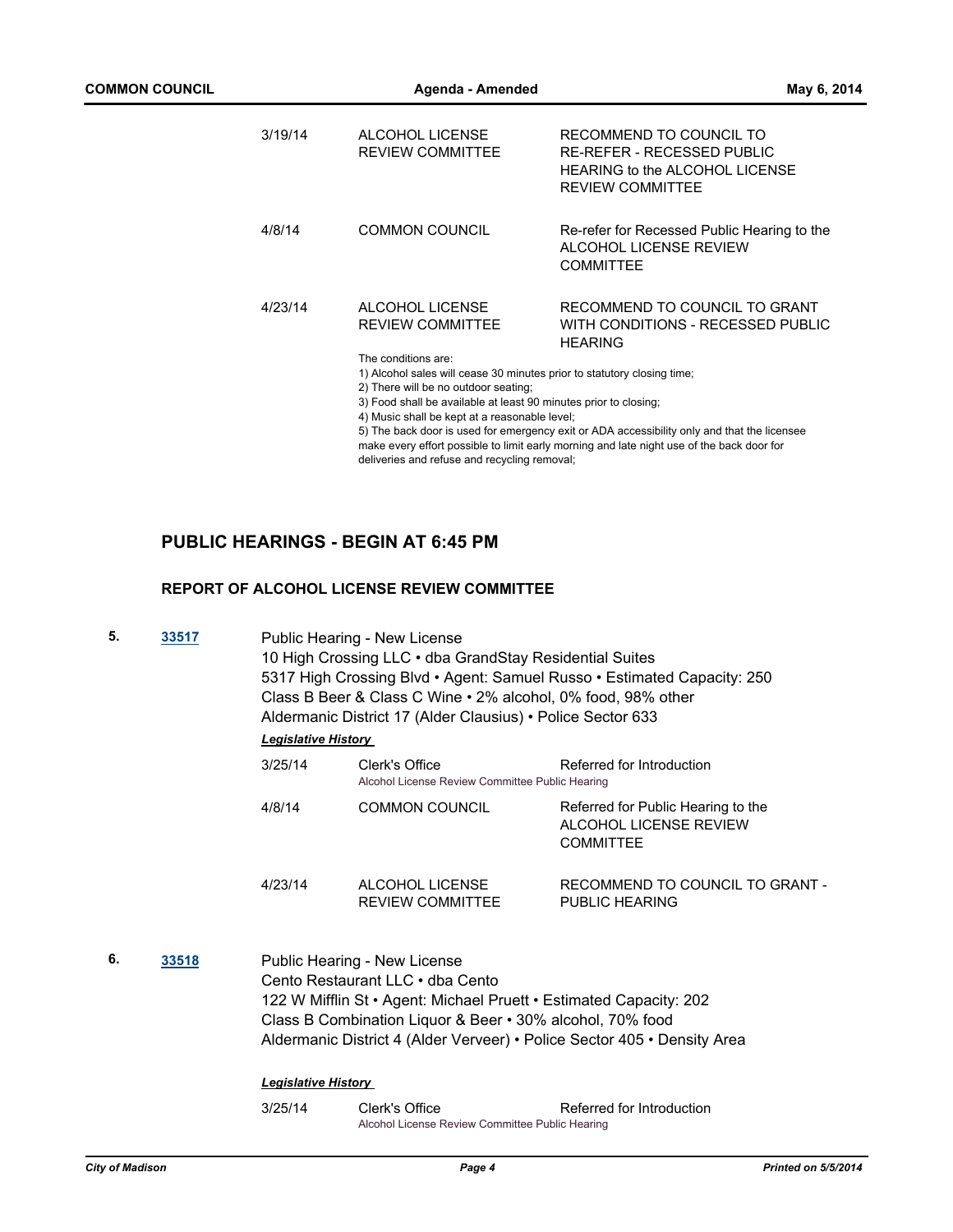|    |       | 4/8/14                                                                                                                                                                                                                                                                                                                                       | <b>COMMON COUNCIL</b>                                                                                                                                                                                                                            | Referred for Public Hearing to the<br><b>ALCOHOL LICENSE REVIEW</b><br><b>COMMITTEE</b>                                                                                                                                                                                                                                                                                                                                                                                                                                                                                                                                                                                                                                                                                                                                                                                                                            |
|----|-------|----------------------------------------------------------------------------------------------------------------------------------------------------------------------------------------------------------------------------------------------------------------------------------------------------------------------------------------------|--------------------------------------------------------------------------------------------------------------------------------------------------------------------------------------------------------------------------------------------------|--------------------------------------------------------------------------------------------------------------------------------------------------------------------------------------------------------------------------------------------------------------------------------------------------------------------------------------------------------------------------------------------------------------------------------------------------------------------------------------------------------------------------------------------------------------------------------------------------------------------------------------------------------------------------------------------------------------------------------------------------------------------------------------------------------------------------------------------------------------------------------------------------------------------|
|    |       | 4/23/14                                                                                                                                                                                                                                                                                                                                      | ALCOHOL LICENSE<br><b>REVIEW COMMITTEE</b>                                                                                                                                                                                                       | RECOMMEND TO COUNCIL TO GRANT -<br>PUBLIC HEARING                                                                                                                                                                                                                                                                                                                                                                                                                                                                                                                                                                                                                                                                                                                                                                                                                                                                  |
| 7. | 33519 | Public Hearing - New License<br>Edgewater Management Company LLC . dba The Edgewater<br>1001 Wisconsin PI · Agent: Ronald Morin · Estimated Capacity: 6000<br>Class B Combination Liquor & Beer • 15% alcohol, 25% food, 60% other<br>Aldermanic District 2 (Alder Zellers) • Police Sector 400 • Density Area<br><b>Legislative History</b> |                                                                                                                                                                                                                                                  |                                                                                                                                                                                                                                                                                                                                                                                                                                                                                                                                                                                                                                                                                                                                                                                                                                                                                                                    |
|    |       | 3/25/14                                                                                                                                                                                                                                                                                                                                      | Clerk's Office<br>Alcohol License Review Committee Public Hearing                                                                                                                                                                                | Referred for Introduction                                                                                                                                                                                                                                                                                                                                                                                                                                                                                                                                                                                                                                                                                                                                                                                                                                                                                          |
|    |       | 4/8/14                                                                                                                                                                                                                                                                                                                                       | <b>COMMON COUNCIL</b>                                                                                                                                                                                                                            | Referred for Public Hearing to the<br>ALCOHOL LICENSE REVIEW<br><b>COMMITTEE</b>                                                                                                                                                                                                                                                                                                                                                                                                                                                                                                                                                                                                                                                                                                                                                                                                                                   |
|    |       | 4/23/14                                                                                                                                                                                                                                                                                                                                      | ALCOHOL LICENSE<br><b>REVIEW COMMITTEE</b><br>The conditions are:<br>opening for a status update.                                                                                                                                                | RECOMMEND TO COUNCIL TO GRANT<br>WITH CONDITIONS - PUBLIC HEARING<br>1) Establishment must abidge by all conditions under the PAMA as registered in the Dane<br>County Register of Deeds on 11/12/2012 not withstanding the agreement to not sell<br>alcohol by way of points of sale or wait staff at the auto court and the cafe outdoor terrace<br>as outlined in the site plan Appendix B (a copy of which will be kept on the license<br>premises). The area depicted in Appendix B is indicative of surface area only and does not<br>include any areas below surface level (i.e. the concession area below the auto court that<br>serves the main terrace). It is possible that patrons my occupy these areas at times with<br>alcohol if they have purchased the beverage from a different point on the property.<br>2) Applicant will appear before the Alcohol License Review Committee six months after |
| 8. | 33520 |                                                                                                                                                                                                                                                                                                                                              | Public Hearing - New License<br>Graduate Madison Lessee LLC . dba Varsity Club/Chancellor's Club<br>601 Langdon St · Agent: William Wellman · Estimated Capacity: 58<br>Aldermanic District 8 (Alder Resnick) · Police Sector 403 · Density Area | Class B Combination Liquor & Beer • 1.6% alcohol, 0.1% food, 98.3% other                                                                                                                                                                                                                                                                                                                                                                                                                                                                                                                                                                                                                                                                                                                                                                                                                                           |

| 3/25/14 | Clerk's Office<br>Alcohol License Review Committee Public Hearing | Referred for Introduction                                                        |
|---------|-------------------------------------------------------------------|----------------------------------------------------------------------------------|
| 4/8/14  | <b>COMMON COUNCIL</b>                                             | Referred for Public Hearing to the<br>ALCOHOL LICENSE REVIEW<br><b>COMMITTEE</b> |
| 4/23/14 | ALCOHOL LICENSE<br><b>REVIEW COMMITTEE</b>                        | RECOMMEND TO COUNCIL TO GRANT -<br>PUBLIC HEARING                                |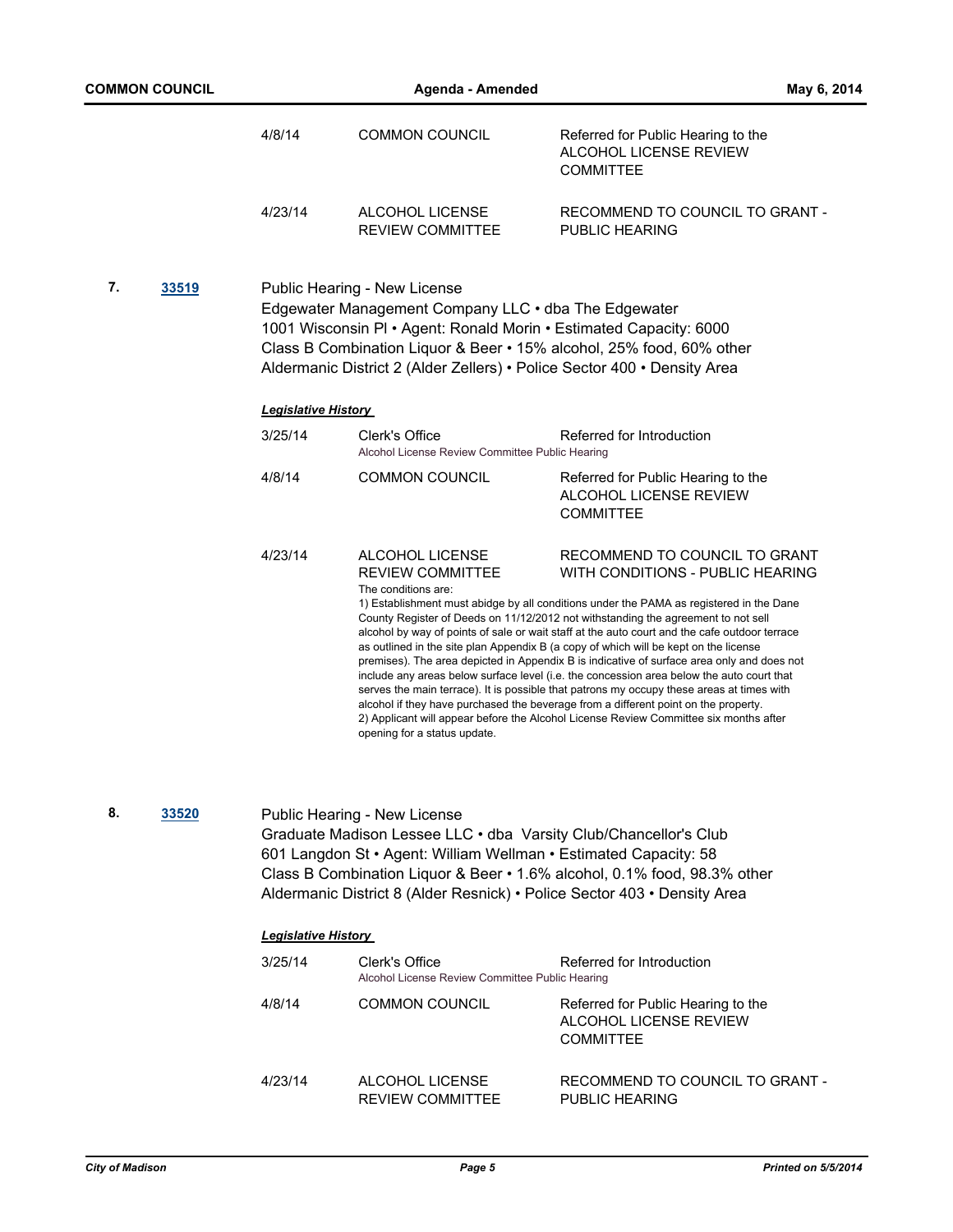| 9.  | 33602 | Public Hearing - New License<br>Madison Petroleum LLC · dba Deon's<br>2301 Commercial Ave · Agent: Harminder Basra<br>Class A Beer<br>Aldermanic District 12 (Alder Palm) • Police Sector 501<br><b>Legislative History</b>                                                                           |                                                                                                |                                                                                  |
|-----|-------|-------------------------------------------------------------------------------------------------------------------------------------------------------------------------------------------------------------------------------------------------------------------------------------------------------|------------------------------------------------------------------------------------------------|----------------------------------------------------------------------------------|
|     |       | 4/2/14                                                                                                                                                                                                                                                                                                | Referred for Introduction<br>Clerk's Office<br>Alcohol License Review Committee Public Hearing |                                                                                  |
|     |       | 4/8/14                                                                                                                                                                                                                                                                                                | <b>COMMON COUNCIL</b>                                                                          | Referred for Public Hearing to the<br>ALCOHOL LICENSE REVIEW<br><b>COMMITTEE</b> |
|     |       | 4/23/14                                                                                                                                                                                                                                                                                               | ALCOHOL LICENSE<br><b>REVIEW COMMITTEE</b>                                                     | RECOMMEND TO COUNCIL TO GRANT -<br><b>PUBLIC HEARING</b>                         |
| 10. | 33603 | Public Hearing - New License<br>Sabaidee Thailand WI LLC . dba Monsoon Siam 2<br>2045 Atwood Ave • Agent: Dutdao Wonglaka • Estimated Capacity: 60<br>Class B Beer, Class C Wine • 15% alcohol, 80% food, 5% other<br>Aldermanic District 6 (Alder Rummel) • Police Sector 601<br>Legislative History |                                                                                                |                                                                                  |
|     |       | 4/2/14                                                                                                                                                                                                                                                                                                | Clerk's Office<br>Alcohol License Review Committee Public Hearing                              | Referred for Introduction                                                        |
|     |       | 4/8/14                                                                                                                                                                                                                                                                                                | <b>COMMON COUNCIL</b>                                                                          | Referred for Public Hearing to the<br>ALCOHOL LICENSE REVIEW<br><b>COMMITTEE</b> |
|     |       | 4/23/14                                                                                                                                                                                                                                                                                               | ALCOHOL LICENSE<br><b>REVIEW COMMITTEE</b>                                                     | RECOMMEND TO COUNCIL TO GRANT -<br>PUBLIC HEARING                                |

# **REPORT OF PLAN COMMISSION**

**11. [33390](http://madison.legistar.com/gateway.aspx?m=l&id=/matter.aspx?key=36462)** Creating Section 28.022 -- 00116 of the Madison General Ordinances to change the zoning of property located at 2046-2050 East Johnson Street, 12th Aldermanic District, from NMX (Neighborhood Mixed-Use) District to PD (Planned Development) District to convert an auto repair facility into a "tiny house" workshop and residential community for 9 units, with retail space and accessory gardens and greenhouse.

| <b>Sponsors:</b> | Planning Division and Marsha A. Rummel |
|------------------|----------------------------------------|
|------------------|----------------------------------------|

| 3/11/14 | Attorney's Office/Approval<br>Group | Referred for Introduction<br>Plan Commission; Public hearings: Plan Commision 4/28/14, Common Council 5/06/14 |
|---------|-------------------------------------|---------------------------------------------------------------------------------------------------------------|
| 3/18/14 | <b>COMMON COUNCIL</b>               | Referred for Public Hearing to the PLAN<br><b>COMMISSION</b>                                                  |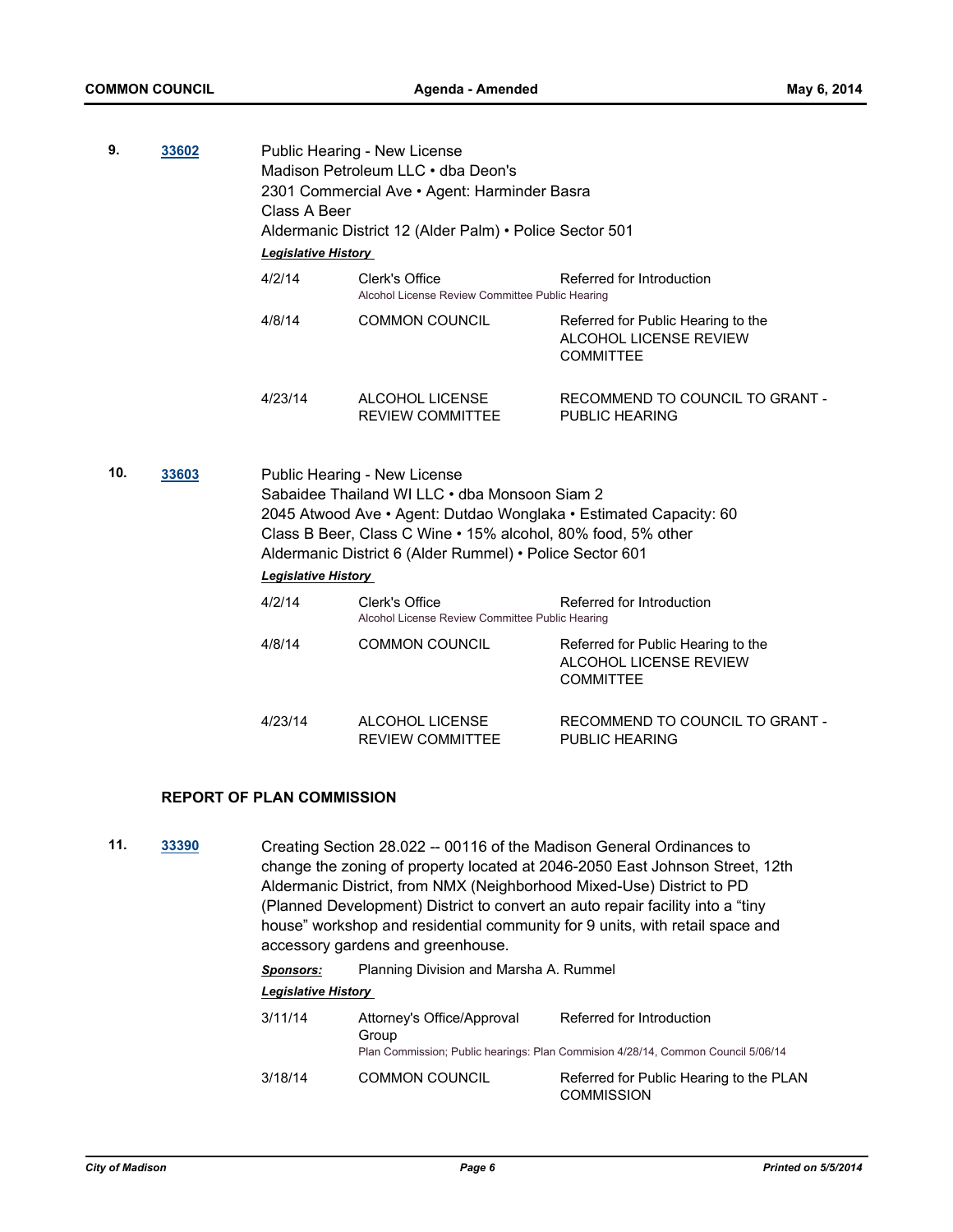|     |       | 4/28/14                     | <b>PLAN COMMISSION</b>                                                                                                                                                                                                                                                                                                                            | RECOMMEND TO COUNCIL TO ADOPT<br>WITH CONDITIONS - PUBLIC HEARING                                                                                                                                                                                                                                                                                                                        |
|-----|-------|-----------------------------|---------------------------------------------------------------------------------------------------------------------------------------------------------------------------------------------------------------------------------------------------------------------------------------------------------------------------------------------------|------------------------------------------------------------------------------------------------------------------------------------------------------------------------------------------------------------------------------------------------------------------------------------------------------------------------------------------------------------------------------------------|
|     |       |                             | following conditions:                                                                                                                                                                                                                                                                                                                             | On a motion by Ald. Zellers, seconded by Sundquist, the Plan Commission found the<br>standards met and recommended approval of the planned development zoning subject to<br>the comments and conditions contained in the Plan Commission materials and the                                                                                                                               |
|     |       |                             | construction purposes";                                                                                                                                                                                                                                                                                                                           | - Revise the references in conditions #1c and 2c of the staff report related to "no tents,<br>canopies or tarps shall be permitted on the site" to include "except for temporary                                                                                                                                                                                                         |
|     |       |                             | plans";                                                                                                                                                                                                                                                                                                                                           | - Revise the second sentence of condition #1e to state: "There shall be a minimum<br>separation of 40 7 feet between sites, which shall be clearly dimensioned on the final                                                                                                                                                                                                              |
|     |       |                             | - Delete condition #1h of the staff report;                                                                                                                                                                                                                                                                                                       |                                                                                                                                                                                                                                                                                                                                                                                          |
|     |       |                             | principal building";                                                                                                                                                                                                                                                                                                                              | - Revise condition #2b to state: "In lieu of a family definition, a section shall be included<br>that notes that the maximum occupancy of any tiny home unit located on the site shall not<br>exceed 2 persons, and that visitors to the residential cooperative village/living space shall<br>not be permitted to camp on-site or stay overnight in the tiny homes or 2,400 square-foot |
|     |       |                             | following a recommendation by the district alder."                                                                                                                                                                                                                                                                                                | - Revise condition #2f to state: "That the hours of operation for all activities other than the<br>residential cooperative village/living space shall be 8:00 AM to 8:00 PM seven days a week<br>Monday through Friday and 10:00 AM to 8:00 PM Saturday and Sunday unless approved<br>as an alteration by the Plan Commission or by the Director of the Planning Division                |
|     |       |                             | first phase plans [presented to the Plan Commission] have been completed."                                                                                                                                                                                                                                                                        | - Revise the last sentence of condition #7 to state: "No occupancy of tiny house units in the<br>residential cooperative village shall not be allowed until the improvements identified in the                                                                                                                                                                                           |
|     |       |                             | The recommendation to approve passed by voice vote/ other.                                                                                                                                                                                                                                                                                        |                                                                                                                                                                                                                                                                                                                                                                                          |
| 12. | 33394 |                             | Creating Section 28.022 -- 00115 of the Madison General Ordinances to<br>change the zoning of property located at 617 North Segoe Road, 11th<br>Aldermanic District, from NMX (Neighborhood Mixed-Use) District to PD<br>(Planned Development) District to demolish an office building to allow<br>construction of a 115-unit apartment building. |                                                                                                                                                                                                                                                                                                                                                                                          |
|     |       | <u>Sponsors:</u>            | <b>Planning Division</b>                                                                                                                                                                                                                                                                                                                          |                                                                                                                                                                                                                                                                                                                                                                                          |
|     |       | <u> Legislative History</u> |                                                                                                                                                                                                                                                                                                                                                   |                                                                                                                                                                                                                                                                                                                                                                                          |
|     |       | 3/11/14                     | Attorney's Office/Approval<br>Group                                                                                                                                                                                                                                                                                                               | Referred for Introduction<br>Plan Commission; Public Hearings: Plan Commission 4/28/14, Common Council 5/06/14                                                                                                                                                                                                                                                                           |
|     |       | 3/18/14                     | <b>COMMON COUNCIL</b><br>Additional referral: Urban Design Commission.                                                                                                                                                                                                                                                                            | Referred to the PLAN COMMISSION                                                                                                                                                                                                                                                                                                                                                          |
|     |       | 3/18/14                     | <b>PLAN COMMISSION</b>                                                                                                                                                                                                                                                                                                                            | Refer to the URBAN DESIGN<br><b>COMMISSION</b>                                                                                                                                                                                                                                                                                                                                           |
|     |       |                             |                                                                                                                                                                                                                                                                                                                                                   |                                                                                                                                                                                                                                                                                                                                                                                          |

4/28/14 PLAN COMMISSION RECOMMEND TO COUNCIL TO RE-REFER - PUBLIC HEARING to the PLAN COMMISSION

On a motion by Ald. Zellers, seconded by Berger, the Plan Commission recommended re-referral of the rezoning (ID 33394) and referred the demolition permit (ID 33220) to May 12, 2014 to allow the applicant to submit additional information for staff review and for a recommendation to be made by the Urban Design Commission by voice vote/ other. [ID 33394 would be referred to the May 20, 2014 Common Council meeting.]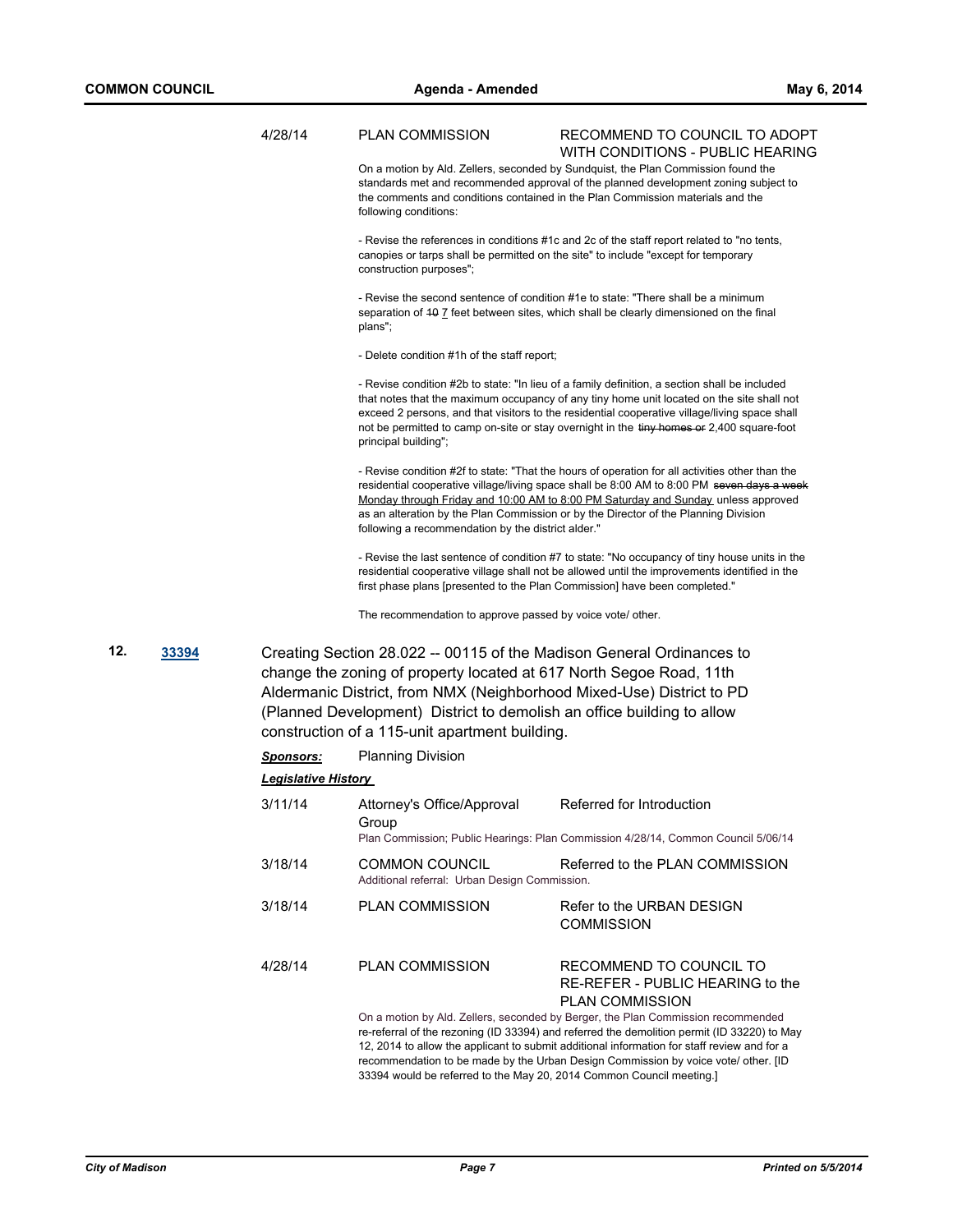| 13. | 33535        | Amending Sec. 28.211 of the Madison General Ordinances to change the<br>definition of Brewpub in order to allow the manufacture of up to 10,000 barrels<br>of fermented malt beverages per year on premises and to allow the<br>machine-capping of containers. |                                                                                           |                                                                                                                                                                                                                                                                                                                                                                                                                                                                                  |  |
|-----|--------------|----------------------------------------------------------------------------------------------------------------------------------------------------------------------------------------------------------------------------------------------------------------|-------------------------------------------------------------------------------------------|----------------------------------------------------------------------------------------------------------------------------------------------------------------------------------------------------------------------------------------------------------------------------------------------------------------------------------------------------------------------------------------------------------------------------------------------------------------------------------|--|
|     |              | <b>Sponsors:</b>                                                                                                                                                                                                                                               | Scott J. Resnick                                                                          |                                                                                                                                                                                                                                                                                                                                                                                                                                                                                  |  |
|     |              | <b>Legislative History</b>                                                                                                                                                                                                                                     |                                                                                           |                                                                                                                                                                                                                                                                                                                                                                                                                                                                                  |  |
|     |              | 3/26/14                                                                                                                                                                                                                                                        | Attorney's Office/Approval<br>Group                                                       | Referred for Introduction<br>Plan Commission; Public Hearings: Plan Commission 4/28/14; Common Council 5/6/14                                                                                                                                                                                                                                                                                                                                                                    |  |
|     |              |                                                                                                                                                                                                                                                                |                                                                                           |                                                                                                                                                                                                                                                                                                                                                                                                                                                                                  |  |
|     |              | 4/8/14                                                                                                                                                                                                                                                         | <b>COMMON COUNCIL</b>                                                                     | Referred to the PLAN COMMISSION                                                                                                                                                                                                                                                                                                                                                                                                                                                  |  |
|     |              | 4/28/14                                                                                                                                                                                                                                                        | <b>PLAN COMMISSION</b>                                                                    | RECOMMEND TO COUNCIL TO ADOPT -<br>PUBLIC HEARING                                                                                                                                                                                                                                                                                                                                                                                                                                |  |
|     |              |                                                                                                                                                                                                                                                                |                                                                                           | On a motion by Heifetz, seconded by Sundquist, the Plan Commission recommended<br>approval of the zoning text amendment. The motion passed by voice vote/other.                                                                                                                                                                                                                                                                                                                  |  |
| 14. | <u>33559</u> | Creating Section 28.186(4) of the Madison General Ordinances to establish a<br>deadline for site and building plan compliance.                                                                                                                                 |                                                                                           |                                                                                                                                                                                                                                                                                                                                                                                                                                                                                  |  |
|     |              | <b>Sponsors:</b>                                                                                                                                                                                                                                               | Steve King and Ledell Zellers                                                             |                                                                                                                                                                                                                                                                                                                                                                                                                                                                                  |  |
|     |              | <u> Legislative History</u>                                                                                                                                                                                                                                    |                                                                                           |                                                                                                                                                                                                                                                                                                                                                                                                                                                                                  |  |
|     |              | 3/31/14                                                                                                                                                                                                                                                        | Attorney's Office/Approval<br>Group                                                       | Referred for Introduction                                                                                                                                                                                                                                                                                                                                                                                                                                                        |  |
|     |              |                                                                                                                                                                                                                                                                |                                                                                           | Plan Commission; Public Hearings: Plan Commission 4/28/14; Common Council 5/6/14                                                                                                                                                                                                                                                                                                                                                                                                 |  |
|     |              | 4/8/14                                                                                                                                                                                                                                                         | <b>COMMON COUNCIL</b>                                                                     | Referred to the PLAN COMMISSION                                                                                                                                                                                                                                                                                                                                                                                                                                                  |  |
|     |              | 4/28/14                                                                                                                                                                                                                                                        | <b>PLAN COMMISSION</b>                                                                    | RECOMMEND TO COUNCIL TO ADOPT -<br>PUBLIC HEARING                                                                                                                                                                                                                                                                                                                                                                                                                                |  |
|     |              |                                                                                                                                                                                                                                                                | On a motion by Hamilton-Nisbet, seconded by Sundquist, the Plan Commission<br>vote/other. | recommended approval of the zoning text amendment. The motion passed by voice                                                                                                                                                                                                                                                                                                                                                                                                    |  |
| 15. | 33591        | Landfill                                                                                                                                                                                                                                                       |                                                                                           | Creating Section 28.022 - 00126 and 28.022 - 00127 of the Madison General<br>Ordinances to change the zoning of property generally addressed as 7102 US<br>Highway 12 & 18, 16th Aldermanic District, from Temp A (Agricultural) District,<br>CN (Conservancy) District and PD (Planned Development) District to Amended<br>PD (GDP-SIP) (Planned Development (General Development Plan-Specific<br>Implementation Plan) District to allow expansion of the Dane County Rodefeld |  |
|     |              | <u>Sponsors:</u>                                                                                                                                                                                                                                               | <b>Planning Division</b>                                                                  |                                                                                                                                                                                                                                                                                                                                                                                                                                                                                  |  |
|     |              | <b>Legislative History</b>                                                                                                                                                                                                                                     |                                                                                           |                                                                                                                                                                                                                                                                                                                                                                                                                                                                                  |  |
|     |              | 4/1/14                                                                                                                                                                                                                                                         | Attorney's Office<br>4/28/14, Common Council 5/6/14                                       | Referred for Introduction<br>Plan Commission; Urban Design Commission 4/23/14; Public Hearings: Plan Commission                                                                                                                                                                                                                                                                                                                                                                  |  |
|     |              | 4/8/14                                                                                                                                                                                                                                                         | <b>COMMON COUNCIL</b><br>Additional referral to Urban Design Commission                   | Referred to the PLAN COMMISSION                                                                                                                                                                                                                                                                                                                                                                                                                                                  |  |
|     |              | 4/8/14                                                                                                                                                                                                                                                         | PLAN COMMISSION                                                                           | Refer to the URBAN DESIGN<br><b>COMMISSION</b>                                                                                                                                                                                                                                                                                                                                                                                                                                   |  |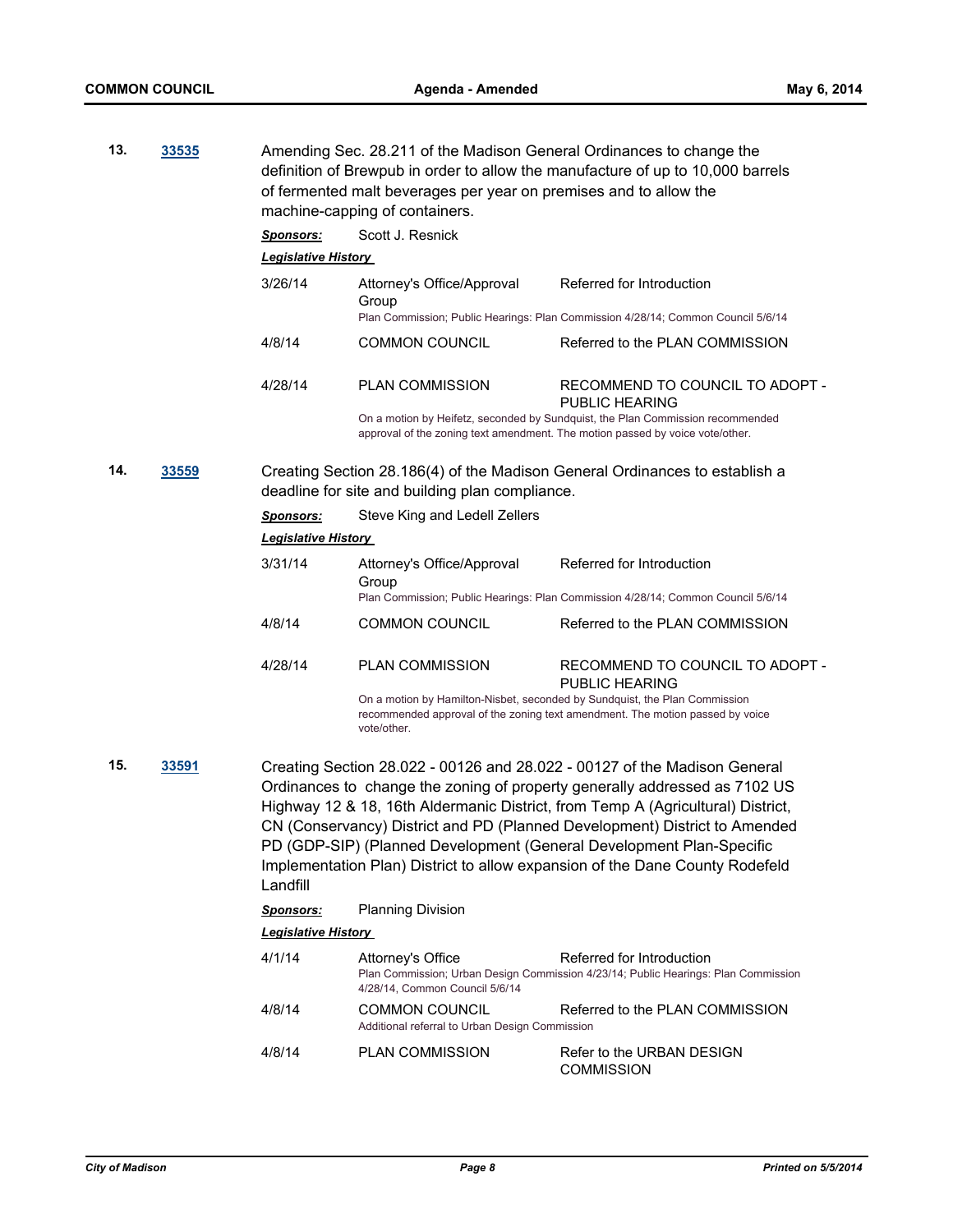4/28/14 PLAN COMMISSION RECOMMEND TO COUNCIL TO ADOPT WITH CONDITIONS - PUBLIC HEARING On a motion by Rewey, seconded by Berger, the Plan Commission found the standards met and recommended approval of the planned development subject to the comments and conditions contained in the Plan Commission materials. **END OF PUBLIC HEARINGS BUSINESS PRESENTED BY THE MAYOR 16. [33928](http://madison.legistar.com/gateway.aspx?m=l&id=/matter.aspx?key=37024)** Directing the City Human Resources Director and City Attorney to prepare a report and recommendation and any necessary ordinance or resolution for the Common Council regarding removal of questions regarding an applicant's criminal history from the City job applications, and whether such a policy should extend to any city contractors. *Sponsors:* Paul R. Soglin, Maurice S. Cheeks and Marsha A. Rummel *Legislative History*  4/30/14 Human Resources **Department** RECOMMEND TO COUNCIL TO ADOPT UNDER SUSPENSION OF RULES 2.04, 2.05, 2.24, & 2.25 - MISC. ITEMS **17. [33855](http://madison.legistar.com/gateway.aspx?m=l&id=/matter.aspx?key=36951)** Report of the Mayor submitting citizen committee appointments (introduction 4-29-2014; action 5-6-2014). *Sponsors:* Paul R. Soglin *Legislative History*  4/23/14 Mayor's Office Referred for Introduction Confirm 5-6-2014 4/29/14 COMMON COUNCIL Refer to a future Meeting to Confirm to the COMMON COUNCIL Confirm 5-6-2014 **18. [33932](http://madison.legistar.com/gateway.aspx?m=l&id=/matter.aspx?key=37028)** Report of the Mayor designating emergency interim successors. *Sponsors:* Paul R. Soglin *Legislative History*  4/30/14 Mayor's Office RECOMMEND TO COUNCIL TO ADOPT UNDER SUSPENSION OF RULES 2.04, 2.24, & 2.25 - (15 VOTES REQUIRED) - REPORT OF OFFICER Confirm 5-6-2014 **19. [33934](http://madison.legistar.com/gateway.aspx?m=l&id=/matter.aspx?key=37030)** Report of the Mayor submitting a citizen committee appointment. *Sponsors:* Paul R. Soglin *Legislative History*  4/30/14 Mayor's Office RECOMMEND TO COUNCIL TO ADOPT UNDER SUSPENSION OF RULES 2.04, 2.05, 2.24, & 2.25 - MISC. ITEMS

Confirm 5-6-2014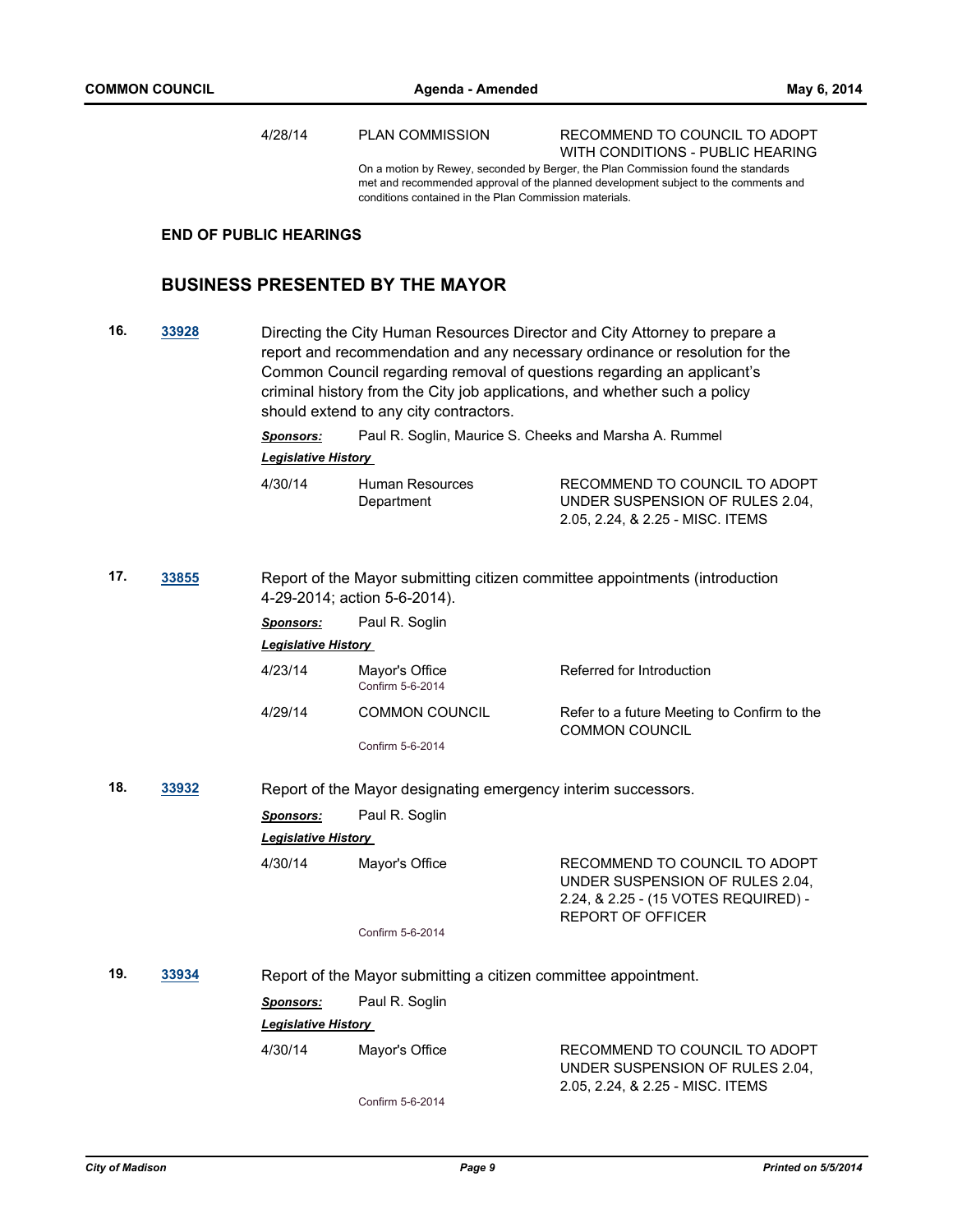| 20. | 33937 | Report of the Mayor submitting citizen committee appointments (introduction<br>5-6-2014; action 5-20-2014). |                                     |                                           |  |
|-----|-------|-------------------------------------------------------------------------------------------------------------|-------------------------------------|-------------------------------------------|--|
|     |       | <b>Sponsors:</b>                                                                                            | Paul R. Soglin                      |                                           |  |
|     |       | <b>Legislative History</b>                                                                                  |                                     |                                           |  |
|     |       | 4/30/14                                                                                                     | Mayor's Office<br>Confirm 5-20-2014 | Referred for Introduction                 |  |
| 21. | 33939 | Report of the Mayor submitting alder committee appointments.                                                |                                     |                                           |  |
|     |       | <b>Sponsors:</b>                                                                                            | Paul R. Soglin                      |                                           |  |
|     |       | <b>Legislative History</b>                                                                                  |                                     |                                           |  |
|     |       | 4/30/14                                                                                                     | Mayor's Office                      | RECOMMEND TO COUNCIL TO<br><b>CONFIRM</b> |  |
|     |       |                                                                                                             | Confirm 5-6-2014                    |                                           |  |
|     |       |                                                                                                             |                                     |                                           |  |

# **BUSINESS PRESENTED BY THE PRESIDENT OF THE COMMON COUNCIL**

| 22.                                                      | 33930 | Accepting the Downtown Public Restrooms Staff Report on the construction<br>and maintenance costs and placement strategies for public restrooms. |                |                                                                                                      |  |
|----------------------------------------------------------|-------|--------------------------------------------------------------------------------------------------------------------------------------------------|----------------|------------------------------------------------------------------------------------------------------|--|
|                                                          |       | <b>Sponsors:</b>                                                                                                                                 | Chris Schmidt  |                                                                                                      |  |
|                                                          |       | <b>Legislative History</b>                                                                                                                       |                |                                                                                                      |  |
|                                                          |       | 4/30/14                                                                                                                                          | Council Office | RECOMMEND TO COUNCIL TO ADOPT<br>UNDER SUSPENSION OF RULES 2.04.<br>2.05, 2.24, & 2.25 - MISC. ITEMS |  |
| 23.<br>33931<br>2014-2015.<br><b>Legislative History</b> |       | Appointments to the Common Council Organizational Committee                                                                                      |                |                                                                                                      |  |
|                                                          |       | 4/30/14                                                                                                                                          | Council Office | RECOMMEND TO COUNCIL TO<br><b>CONFIRM</b>                                                            |  |
| 24.                                                      | 33956 | <b>Legislative History</b>                                                                                                                       |                | Appointments to the Ad Hoc Landmarks Ordinance Review Committee.                                     |  |
|                                                          |       | 4/30/14                                                                                                                                          | Council Office | RECOMMEND TO COUNCIL TO<br><b>CONFIRM</b>                                                            |  |

# **REPORTS OF OFFICERS**

# **REPORT OF ALCOHOL LICENSE REVIEW COMMITTEE**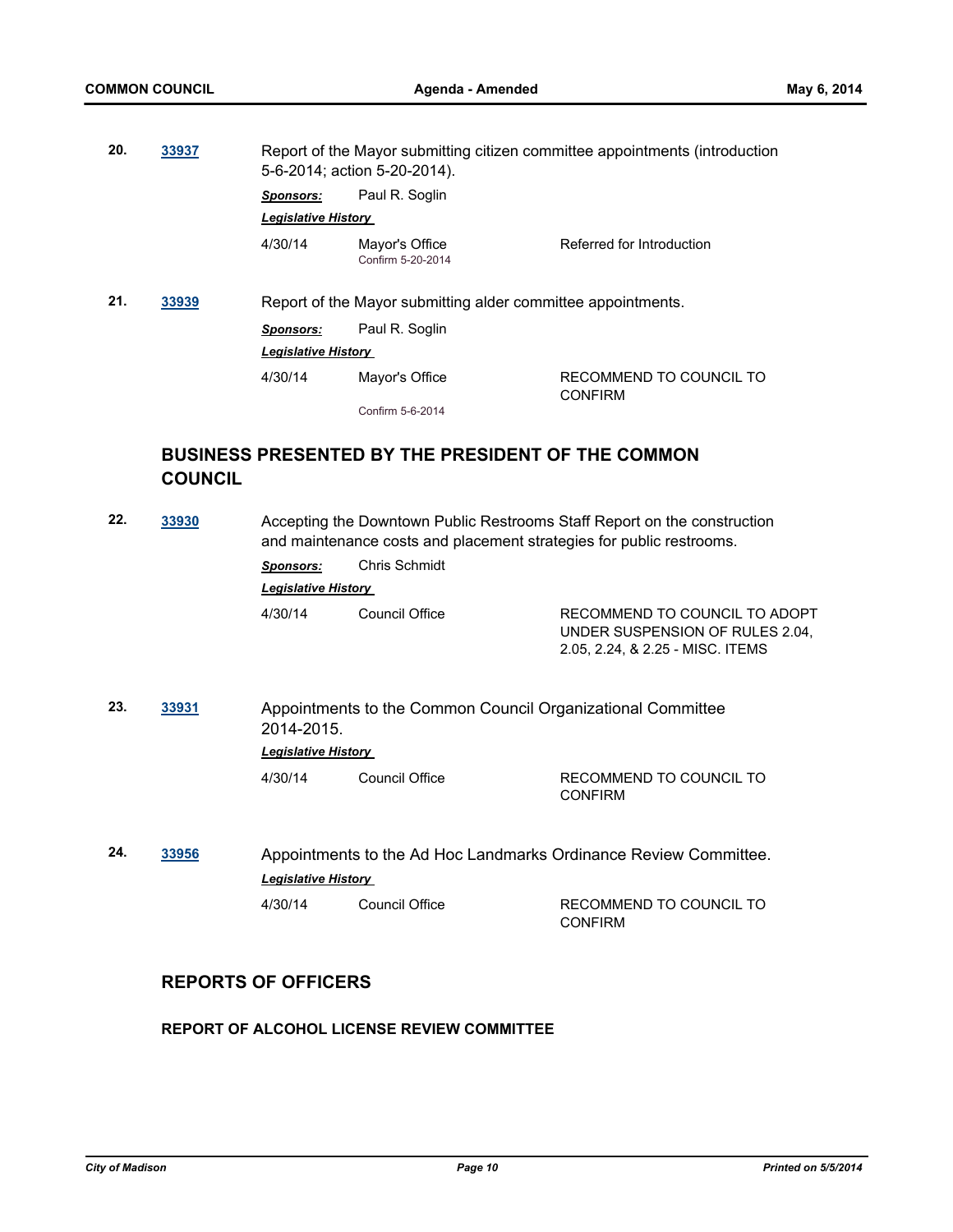| 25.                                                                                                                                                                                                                                                                                                   | 33337 |                              | 21+ Entertainment License<br>Hoops of Dane County Inc · dba Lagartos · Capacity: 500<br>802 Atlas Ave • Agent: Dale Beck<br>Class B Combination Liquor & Beer • 60% alcohol, 40% food<br>Aldermanic District 3 (Alder Cnare) • Police Sector 611 |                                                                                             |  |
|-------------------------------------------------------------------------------------------------------------------------------------------------------------------------------------------------------------------------------------------------------------------------------------------------------|-------|------------------------------|--------------------------------------------------------------------------------------------------------------------------------------------------------------------------------------------------------------------------------------------------|---------------------------------------------------------------------------------------------|--|
|                                                                                                                                                                                                                                                                                                       |       | <b>Legislative History</b>   |                                                                                                                                                                                                                                                  |                                                                                             |  |
|                                                                                                                                                                                                                                                                                                       |       | 3/19/14                      | ALCOHOL LICENSE<br><b>REVIEW COMMITTEE</b>                                                                                                                                                                                                       | Refer to the ALCOHOL LICENSE REVIEW<br><b>COMMITTEE</b>                                     |  |
|                                                                                                                                                                                                                                                                                                       |       | 4/23/14                      | ALCOHOL LICENSE<br><b>REVIEW COMMITTEE</b>                                                                                                                                                                                                       | RECOMMEND TO COUNCIL TO GRANT<br>WITH CONDITIONS - REPORT OF<br><b>OFFICER</b>              |  |
|                                                                                                                                                                                                                                                                                                       |       |                              | The conditions are:                                                                                                                                                                                                                              | 1) The security plan provided by the applicant be a part of the license conditions with the |  |
|                                                                                                                                                                                                                                                                                                       |       |                              | following changes:<br>busy entertainment is provided."                                                                                                                                                                                           | - Item 2 shall be amended to read "security in lot(s) at all times on nights that are-      |  |
|                                                                                                                                                                                                                                                                                                       |       |                              | \$20 or higher based on what clientele is showing up late on time."                                                                                                                                                                              | - Item 3 shall be amended to read "will go up as the night goes on up to \$15 then to       |  |
| 26.                                                                                                                                                                                                                                                                                                   | 33344 |                              | <b>Change of Licensed Premise</b><br>1859 Monroe St · Agent: Caitlin Shanahan<br>Class B Beer & Class C Wine • 15% alcohol, 35% food<br>Aldermanic District 13 · Police Sector 303<br>Request to extend closing time on license                  | Crescendo LLC · dba Crescendo Espresso Bar & Music Cafe · Capacity: 49                      |  |
|                                                                                                                                                                                                                                                                                                       |       | <u> Leqislative History </u> |                                                                                                                                                                                                                                                  |                                                                                             |  |
|                                                                                                                                                                                                                                                                                                       |       | 3/19/14                      | ALCOHOL LICENSE<br><b>REVIEW COMMITTEE</b>                                                                                                                                                                                                       | Refer to the ALCOHOL LICENSE REVIEW<br><b>COMMITTEE</b>                                     |  |
|                                                                                                                                                                                                                                                                                                       |       | 4/23/14                      | <b>ALCOHOL LICENSE</b><br><b>REVIEW COMMITTEE</b>                                                                                                                                                                                                | RECOMMEND TO COUNCIL TO GRANT -<br><b>REPORT OF OFFICER</b>                                 |  |
| 27.<br><u>33763</u><br><b>Change of Licensed Premise</b><br>Woodman's Food Market, Inc . dba Woodman's Food Market #20<br>711 S Gammon Rd · Agent: Dale Martinson<br>Class A Liquor, Class A Beer<br>Aldermanic District 19 (Alder Clear) · Police Sector 114<br>Request to expand liquor department. |       |                              |                                                                                                                                                                                                                                                  |                                                                                             |  |
|                                                                                                                                                                                                                                                                                                       |       | <b>Legislative History</b>   |                                                                                                                                                                                                                                                  |                                                                                             |  |
|                                                                                                                                                                                                                                                                                                       |       | 4/23/14                      | ALCOHOL LICENSE<br><b>REVIEW COMMITTEE</b>                                                                                                                                                                                                       | RECOMMEND TO COUNCIL TO GRANT -<br><b>REPORT OF OFFICER</b>                                 |  |
|                                                                                                                                                                                                                                                                                                       |       |                              |                                                                                                                                                                                                                                                  |                                                                                             |  |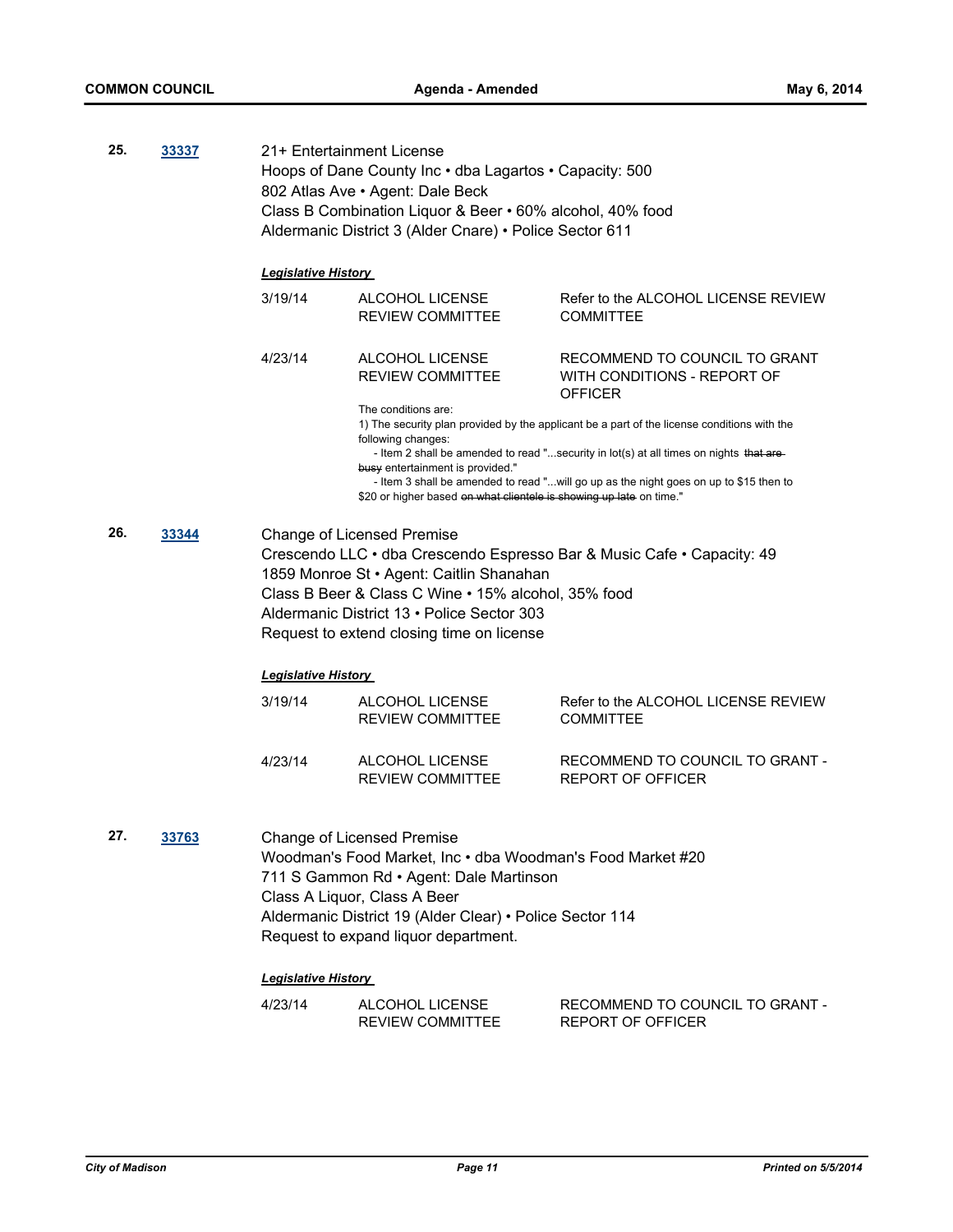**28. [33764](http://madison.legistar.com/gateway.aspx?m=l&id=/matter.aspx?key=36856)** Change of Licensed Premise Irish Heart Enterprises LLC • dba the Brass Ring Bar & Restaurant Capacity: 220 indoor/72 outdoor 701 E Washington Ave • Agent: Lawrence Walsh Class B Combination Liquor & Beer • 50% alcohol, 50% food Aldermanic District 6 (Alder Rummel) • Police Sector 408 Request to increase outdoor capacity to 900 on either Saturday or Sunday of Memorial Day weekend and the second Saturday in May. *Legislative History* 

| 4/23/14 | ALCOHOL LICENSE  | RECOMMEND TO COUNCIL TO GRANT |
|---------|------------------|-------------------------------|
|         | REVIEW COMMITTEE | WITH CONDITIONS - REPORT OF   |
|         |                  | <b>OFFICER</b>                |

The conditions are: 1) The premise shall be expanded to only include the parking lot for the dates listed.

**29. [33765](http://madison.legistar.com/gateway.aspx?m=l&id=/matter.aspx?key=36857)** Change of Licensed Premise The Irwin A and Robert D Goodman Community Center • dba The Goodman Community Center Capacity: 300 149 Waubesa St • Agent: Becky Steinhoff Class B Combination Liquor & Beer • 5% alcohol, 95% food Aldermanic District 6 (Alder Rummel) • Police Sector 602 Request to extend licensed premise to the Opportunity Wing on May 29th. Increase capacity to 500.

#### *Legislative History*

| 4/23/14 | ALCOHOL LICENSE         | RECOMMEND TO COUNCIL TO GRANT - |
|---------|-------------------------|---------------------------------|
|         | <b>REVIEW COMMITTEE</b> | REPORT OF OFFICER               |

**30. [33766](http://madison.legistar.com/gateway.aspx?m=l&id=/matter.aspx?key=36858)** Change of Licensed Premise Blue Bandit Inc • dba Argus Bar and Grille • Capacity:180 indoor/48 outdoor 123 E Main St • Agent: Richard Brahmer Class B Combination Liquor & Beer • 70% alcohol, 30% food Aldermanic District 4 (Alder Verveer) • Police Sector 406 Request to increase patio capacity to 78 and indoor capacity to 250.

## *Legislative History*

| 4/23/14 | ALCOHOL LICENSE         | RECOMMEND TO COUNCIL TO GRANT |
|---------|-------------------------|-------------------------------|
|         | <b>REVIEW COMMITTEE</b> | WITH CONDITIONS - REPORT OF   |
|         |                         | <b>OFFICER</b>                |

The conditions are:

1) The combined indoor and outdoor capacity shall be 250, with the outdoor capacity set at 78.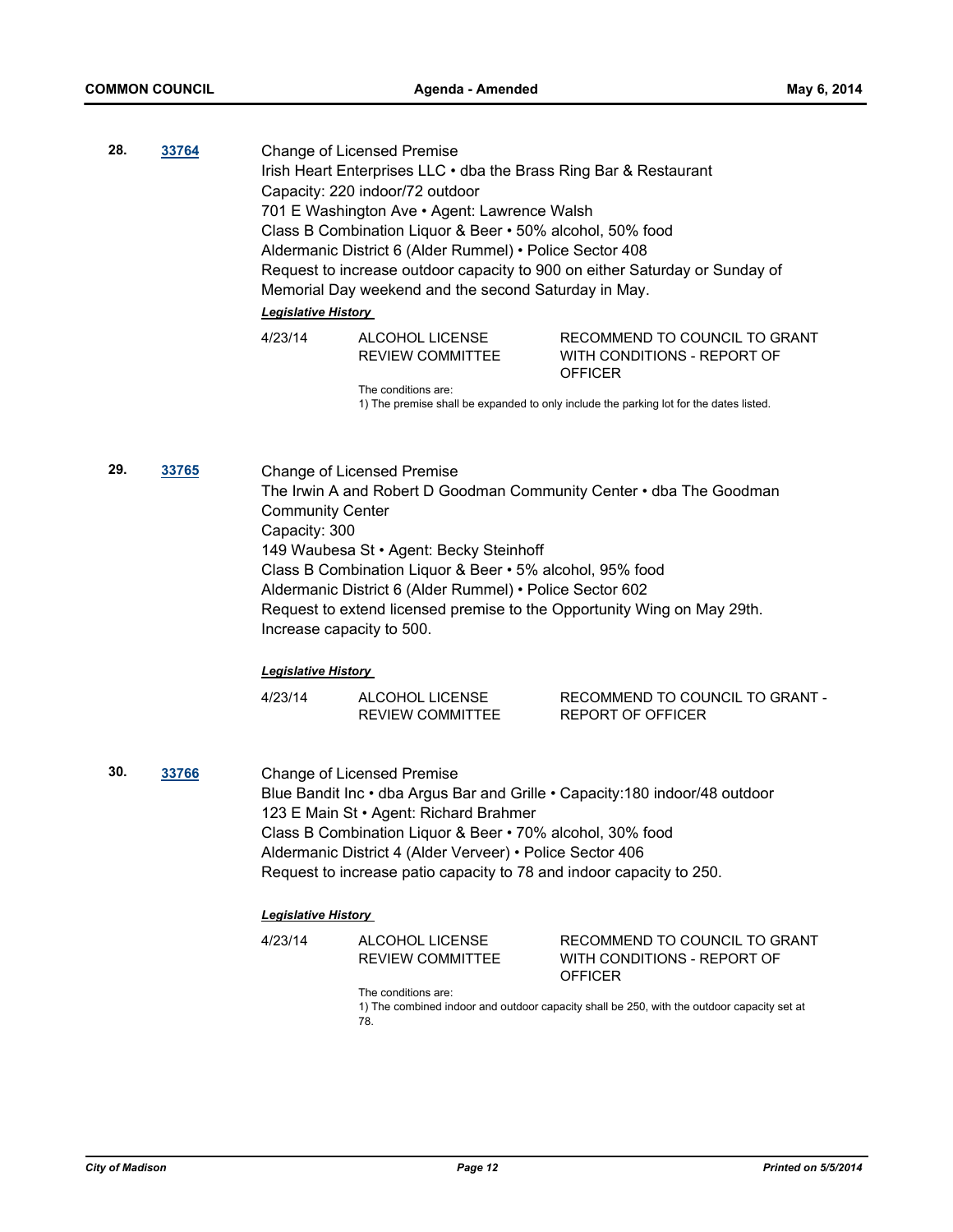| 31.                                                                                                                                                                                                                                                            | 33767 | <b>Legislative History</b>                                                                                                                                                                                                                                                                    | 21+ Entertainment License<br>Wood Dragon Inc . dba Amy's Cafe 7 Bar . Capacity: 80<br>414 W Gilam St · Agent: Richard Brahmer<br>Class B Combination Liquor & Beer • 45% alcohol, 55% food<br>Aldermanic District 4 (Alder Verveer) • Police Sector 403 |                                                                                                                              |  |
|----------------------------------------------------------------------------------------------------------------------------------------------------------------------------------------------------------------------------------------------------------------|-------|-----------------------------------------------------------------------------------------------------------------------------------------------------------------------------------------------------------------------------------------------------------------------------------------------|---------------------------------------------------------------------------------------------------------------------------------------------------------------------------------------------------------------------------------------------------------|------------------------------------------------------------------------------------------------------------------------------|--|
|                                                                                                                                                                                                                                                                |       | 4/23/14                                                                                                                                                                                                                                                                                       | ALCOHOL LICENSE                                                                                                                                                                                                                                         | RECOMMEND TO COUNCIL TO GRANT -                                                                                              |  |
|                                                                                                                                                                                                                                                                |       |                                                                                                                                                                                                                                                                                               | <b>REVIEW COMMITTEE</b>                                                                                                                                                                                                                                 | <b>REPORT OF OFFICER</b>                                                                                                     |  |
| 32.                                                                                                                                                                                                                                                            | 33768 | 21+ Entertainment License<br>Graduate Madison Lessee LLC . dba Campus Inn Chancellor's Club .<br>Capacity: 58<br>Address 601 Langdon St · Agent: William Wellman<br>Class B Combination Liquor & Beer • 95.4% alcohol, 4.6% food<br>Aldermanic District 8 (Alder Resnick) • Police Sector 403 |                                                                                                                                                                                                                                                         |                                                                                                                              |  |
|                                                                                                                                                                                                                                                                |       | <b>Legislative History</b>                                                                                                                                                                                                                                                                    |                                                                                                                                                                                                                                                         |                                                                                                                              |  |
|                                                                                                                                                                                                                                                                |       | 4/23/14                                                                                                                                                                                                                                                                                       | ALCOHOL LICENSE<br><b>REVIEW COMMITTEE</b>                                                                                                                                                                                                              | RECOMMEND TO COUNCIL TO GRANT -<br><b>REPORT OF OFFICER</b>                                                                  |  |
| 33.<br>33769<br>21+ Entertainment License<br>Edo Garden LLC · dba Osaka House · Capacity: 49<br>505 State St · Agent: Jing Xun Jiang<br>Class B Combination Liquor & Beer • 20% alcohol, 80% food<br>Aldermanic District 4 (Alder Verveer) • Police Sector 403 |       |                                                                                                                                                                                                                                                                                               |                                                                                                                                                                                                                                                         |                                                                                                                              |  |
|                                                                                                                                                                                                                                                                |       | <b>Legislative History</b>                                                                                                                                                                                                                                                                    |                                                                                                                                                                                                                                                         |                                                                                                                              |  |
|                                                                                                                                                                                                                                                                |       | 4/23/14                                                                                                                                                                                                                                                                                       | ALCOHOL LICENSE<br><b>REVIEW COMMITTEE</b>                                                                                                                                                                                                              | RECOMMEND TO COUNCIL TO DENY<br>BECAUSE OF THE HEALTH, SAFETY,<br>AND WELFARE OF THE COMMUNITY -<br><b>REPORT OF OFFICER</b> |  |
|                                                                                                                                                                                                                                                                |       | <b>REPORT OF PLAN COMMISSION</b>                                                                                                                                                                                                                                                              |                                                                                                                                                                                                                                                         |                                                                                                                              |  |
| 24                                                                                                                                                                                                                                                             | 22625 |                                                                                                                                                                                                                                                                                               | Adopting the University Avenue Cerrider Dlap and the goole                                                                                                                                                                                              |                                                                                                                              |  |

**34. [32635](http://madison.legistar.com/gateway.aspx?m=l&id=/matter.aspx?key=35663)** Adopting the University Avenue Corridor Plan and the goals, recommendations, and implementation steps contained therein as a supplement to the City's *Comprehensive Plan*.

*Sponsors:* Shiva Bidar-Sielaff

| 12/20/13                                                          | Department of Planning<br>and Community and | Referred for Introduction                                                                                                                                            |  |
|-------------------------------------------------------------------|---------------------------------------------|----------------------------------------------------------------------------------------------------------------------------------------------------------------------|--|
|                                                                   | Economic Development                        |                                                                                                                                                                      |  |
| Commission, Transit & Parking Commission, Urban Design Commission |                                             | Plan Commission, Board of Estimates, Board of Public Works, Economic Development<br>Committee, Landmarks Commission, Madison Arts Commission, Ped/Bike/Motor Vehicle |  |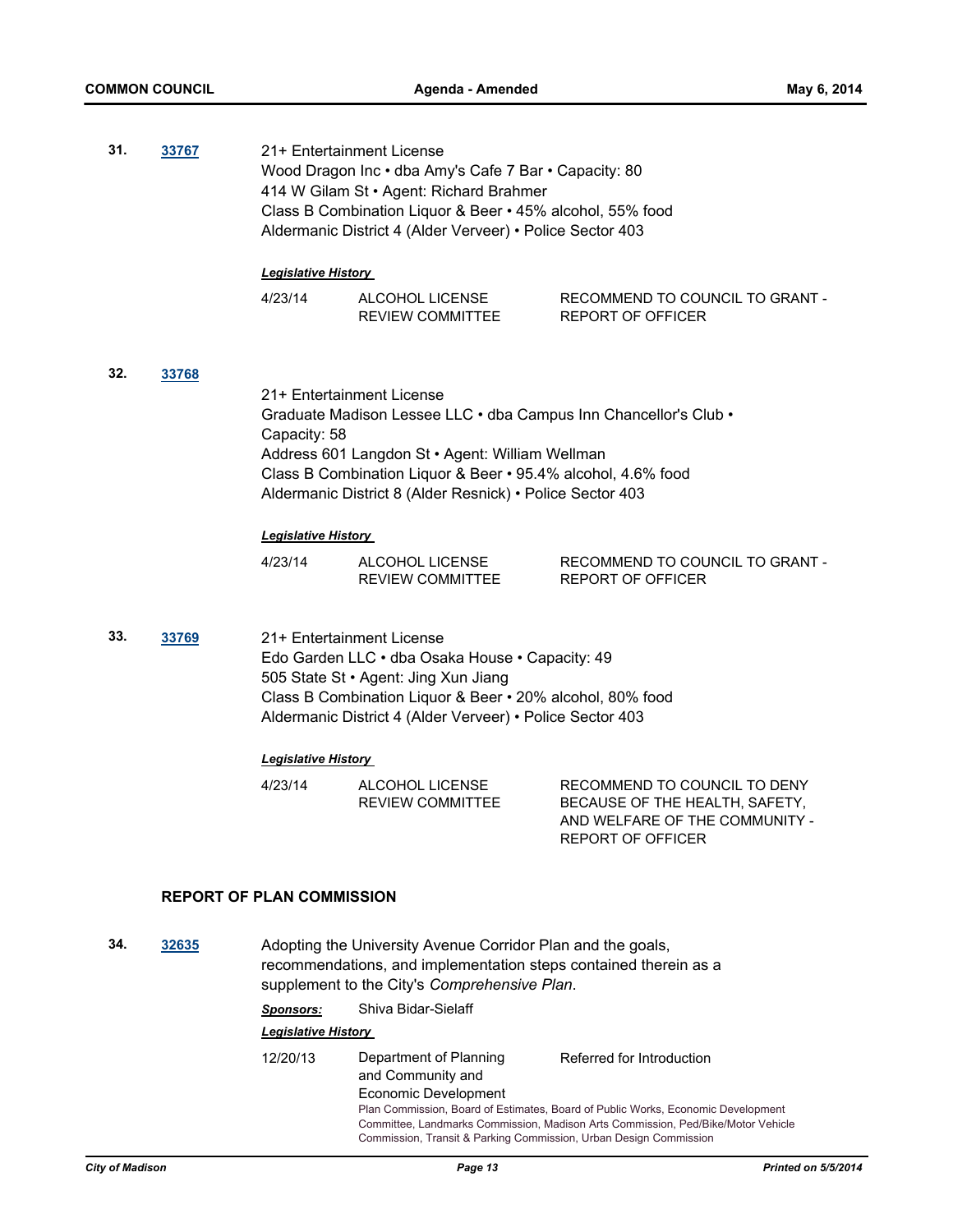| 1/7/14  | COMMON COUNCIL                                                                                                               | Referred to the PLAN COMMISSION<br>Additional referrals: Board of Estimates, Board of Public Works, Economic Development<br>Committee, Landmarks Commission, Madison Arts Commission, Pedestrian/Bicycle/Motor<br>Vehicle Commission, Transt and Parking Commission, Urban Design Commission. |
|---------|------------------------------------------------------------------------------------------------------------------------------|-----------------------------------------------------------------------------------------------------------------------------------------------------------------------------------------------------------------------------------------------------------------------------------------------|
| 1/7/14  | <b>PLAN COMMISSION</b>                                                                                                       | Refer to the BOARD OF ESTIMATES                                                                                                                                                                                                                                                               |
| 1/7/14  | <b>PLAN COMMISSION</b>                                                                                                       | Refer to the BOARD OF PUBLIC WORKS                                                                                                                                                                                                                                                            |
| 1/7/14  | <b>PLAN COMMISSION</b>                                                                                                       | Refer to the ECONOMIC DEVELOPMENT<br><b>COMMITTEE</b>                                                                                                                                                                                                                                         |
| 1/7/14  | <b>PLAN COMMISSION</b>                                                                                                       | Refer to the LANDMARKS COMMISSION                                                                                                                                                                                                                                                             |
| 1/7/14  | <b>PLAN COMMISSION</b>                                                                                                       | Refer to the MADISON ARTS<br><b>COMMISSION</b>                                                                                                                                                                                                                                                |
| 1/7/14  | <b>PLAN COMMISSION</b>                                                                                                       | Refer to the<br>PEDESTRIAN/BICYCLE/MOTOR VEHICLE<br><b>COMMISSION</b>                                                                                                                                                                                                                         |
| 1/7/14  | <b>PLAN COMMISSION</b>                                                                                                       | Refer to the TRANSIT AND PARKING<br><b>COMMISSION</b>                                                                                                                                                                                                                                         |
| 1/7/14  | PLAN COMMISSION                                                                                                              | Refer to the URBAN DESIGN<br><b>COMMISSION</b>                                                                                                                                                                                                                                                |
| 1/14/14 | Department of Planning<br>and Community and<br>Economic Development<br>Additional Referral: Joint West Campus Area Committee | RECOMMEND TO COUNCIL WITH THE<br><b>FOLLOWING RECOMMENDATIONS -</b><br><b>REPORT OF OFFICER</b>                                                                                                                                                                                               |
| 1/22/14 | <b>BOARD OF PUBLIC</b><br><b>WORKS</b><br>The motion failed by the following vote:<br>Ayes: 2<br>Noes: 5<br>Non Voting: 1    | Return to Lead with the Recommendation<br>for Approval to the PLAN COMMISSION<br>A motion was made by Branson, seconded by Fix, to Return to Lead<br>with the Recommendation for Approval to the PLAN COMMISSION,.                                                                            |
| 1/27/14 | <b>BOARD OF ESTIMATES</b>                                                                                                    | Return to Lead with the Recommendation<br>for Approval to the PLAN COMMISSION                                                                                                                                                                                                                 |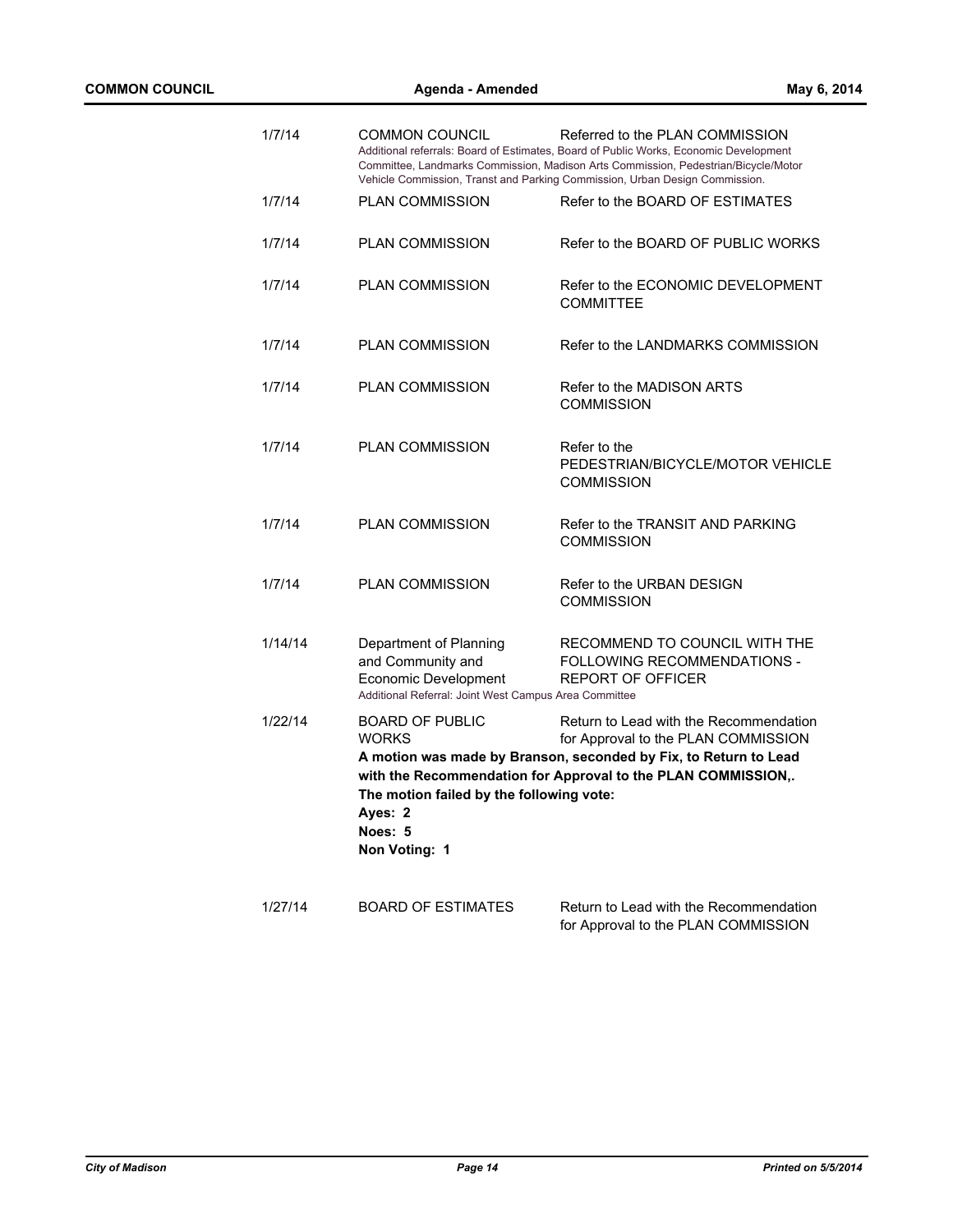| 1/28/14 | PEDESTRIAN/BICYCLE/M<br><b>OTOR VEHICLE</b><br>COMMISSION<br>recommendations:<br>• Incorporate Traffic Engineering staff's comments<br>or Highland Ave".<br>Walnut Street and the Alicia Ashman Bridge. | Return to Lead with the Recommendation<br>for Approval to the PLAN COMMISSION<br>A motion was made by Strasser, seconded by Steinhofer, to Return to Lead with the<br>Recommendation for Approval to the PLAN COMMISSION, with the following<br>• Change all references to the eastbound on-ramp from "Walnut Street" to "Walnut Street<br>• Include the recommendation in the plan to install a pedestrian/bicycle overpass between                                                                                                                                                                                                                                                                                                                                                                                                                                                                                                                                                       |
|---------|---------------------------------------------------------------------------------------------------------------------------------------------------------------------------------------------------------|--------------------------------------------------------------------------------------------------------------------------------------------------------------------------------------------------------------------------------------------------------------------------------------------------------------------------------------------------------------------------------------------------------------------------------------------------------------------------------------------------------------------------------------------------------------------------------------------------------------------------------------------------------------------------------------------------------------------------------------------------------------------------------------------------------------------------------------------------------------------------------------------------------------------------------------------------------------------------------------------|
|         | Crandall).                                                                                                                                                                                              | The motion passed by the following vote: (AYES: 7 - Strasser; Cheeks; Webber;<br>Steinhofer; Mauer; Kolar; Lehner, ABSTENTIONS: 1 - Rewey, NON-VOTING: 1 -                                                                                                                                                                                                                                                                                                                                                                                                                                                                                                                                                                                                                                                                                                                                                                                                                                 |
| 2/5/14  | <b>URBAN DESIGN</b><br><b>COMMISSION</b>                                                                                                                                                                | Refer to the URBAN DESIGN<br><b>COMMISSION</b>                                                                                                                                                                                                                                                                                                                                                                                                                                                                                                                                                                                                                                                                                                                                                                                                                                                                                                                                             |
| 2/12/14 | TRANSIT AND PARKING<br><b>COMMISSION</b>                                                                                                                                                                | Refer to the TRANSIT AND PARKING<br>COMMISSION                                                                                                                                                                                                                                                                                                                                                                                                                                                                                                                                                                                                                                                                                                                                                                                                                                                                                                                                             |
| 2/25/14 | <b>MADISON ARTS</b><br><b>COMMISSION</b>                                                                                                                                                                | Return to Lead with the Recommendation<br>for Approval to the PLAN COMMISSION<br>Discussion was restricted to portions of the plan that included aesthetic improvements in<br>the plan area including public art and design improvements along the main corridor.                                                                                                                                                                                                                                                                                                                                                                                                                                                                                                                                                                                                                                                                                                                          |
| 3/3/14  | <b>LANDMARKS</b><br><b>COMMISSION</b>                                                                                                                                                                   | Refer to the PLAN COMMISSION                                                                                                                                                                                                                                                                                                                                                                                                                                                                                                                                                                                                                                                                                                                                                                                                                                                                                                                                                               |
| 3/5/14  | URBAN DESIGN<br><b>COMMISSION</b><br>The motion provided for the following language:                                                                                                                    | Return to Lead with the Recommendation<br>for Approval to the PLAN COMMISSION                                                                                                                                                                                                                                                                                                                                                                                                                                                                                                                                                                                                                                                                                                                                                                                                                                                                                                              |
|         | $\bullet$<br>٠<br>$\bullet$<br>ideal for landscaping.                                                                                                                                                   | Amend the draft plan to strike the language in Table 1: Land Use,<br>Building & Site Recommendations (page 45 of the draft plan) for Area 6<br>- University Edge, related to building heights and stepbacks, and to<br>instead use the Campus-Institutional district height standards which is<br>the recommended zoning for this area in the draft plan.<br>Include language suggesting burying utilities whenever possible.<br>Language suggesting a minimum setback of 5-feet, with 7-10-feet being                                                                                                                                                                                                                                                                                                                                                                                                                                                                                     |
| 3/12/14 | TRANSIT AND PARKING<br>COMMISSION<br>with the Following Recommendation(s):<br>those related to metered parking, be included.<br>the primary transportation corridor for transit.<br>Campus Drive.       | Return to Lead with the Following<br>Recommendation(s)<br>A motion was made by Weier, seconded by Tolmie, to recommend approval of the Plan<br>• That the changes suggested by Metro staff and the City Traffic Engineer, particularly<br>• That the appropriate maps reflect the three proposed locations for BRT stations.<br>• That some text be added that some mention be made that University Avenue was part of<br>• With reference to discussion of an eastbound ramp at Highland that would take more<br>traffic off University Avenue and adversely affect the business district, that the Plan not<br>support this idea without studying it for broader impacts; generally, that the Plan reflect the<br>necessity of adequately studying the impacts of any proposed ramp at any location along<br>• That the Plan Commission consider that University Avenue is a high-traffic,<br>transit-oriented development corridor and should consider greater density along that area. |

The motion carried 6:1, as follows: Ayes - Schmidt, Weier, Bergamini, Lloyd, Tolmie, White. Noes - Golden. Non-voting - Poulson. Excused - Ellingson, Bigelow, Kovich.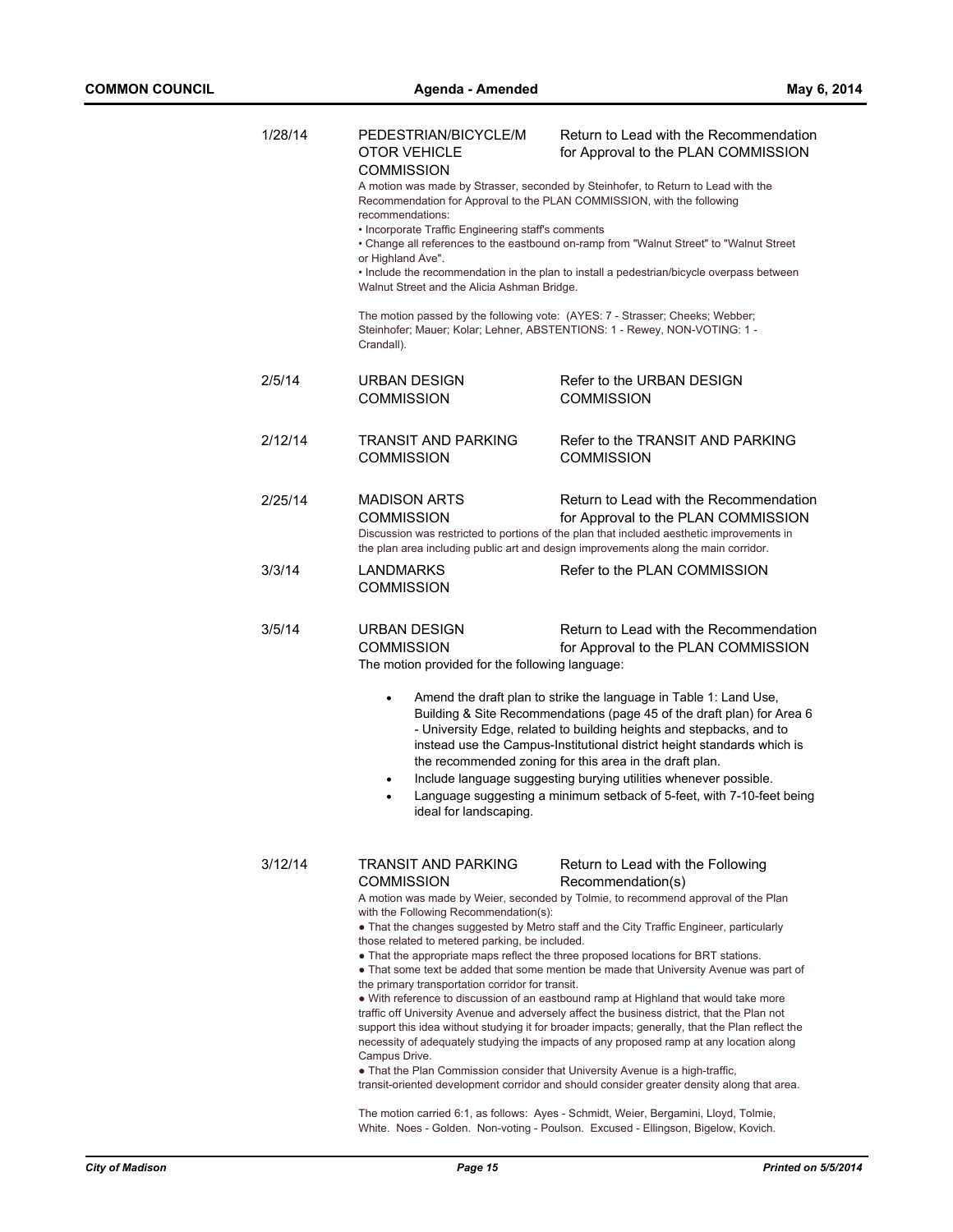|     |       | 3/26/14                    | <b>ECONOMIC</b><br><b>DEVELOPMENT</b><br><b>COMMITTEE</b>                                                      | Return to Lead with the Following<br>Recommendation(s) to the PLAN<br><b>COMMISSION</b>                                                                                                                                                                                                                                                                                          |
|-----|-------|----------------------------|----------------------------------------------------------------------------------------------------------------|----------------------------------------------------------------------------------------------------------------------------------------------------------------------------------------------------------------------------------------------------------------------------------------------------------------------------------------------------------------------------------|
|     |       | 4/7/14                     | <b>PLAN COMMISSION</b>                                                                                         | Re-refer to the PLAN COMMISSION<br>On a motion by Rewey, seconded by Hamilton-Nisbet, the Plan Commission re-refered this<br>item to the April 28 Plan Commission meeting. The motion passed by voice vote/other.                                                                                                                                                                |
|     |       | 4/28/14                    | <b>PLAN COMMISSION</b>                                                                                         | RECOMMEND TO COUNCIL TO ADOPT<br>WITH CONDITIONS - REPORT OF<br><b>OFFICER</b>                                                                                                                                                                                                                                                                                                   |
|     |       |                            | On a motion by Sundquist, seconded by Ald. Resnick, the Plan Commission<br>following revisions and conditions: | recommended approval of the proposed corridor plan subject to the recommendations<br>contained in the April 28, 2014 (PM) staff report as amended by the Regent Neighborhood<br>Association memo dated April 25, 2014 regarding recommendations #7, 11 and 31 and the                                                                                                            |
|     |       |                            | or "additional on-street parking";                                                                             | - Remove all references in the University Avenue Corridor Plan ("Plan") to the "addition of"                                                                                                                                                                                                                                                                                     |
|     |       |                            |                                                                                                                | - On page 48 (Recommendation #11 of Plan; Recommendation #3 of staff report), clarify<br>that the 5-foot setback should be provided to create a better pedestrian environment<br>through a widened sidewalk but should not be provided for plantings or landscaping;                                                                                                             |
|     |       |                            |                                                                                                                | - On page 63 of the Plan, that the second sentence of the second bullet be removed;                                                                                                                                                                                                                                                                                              |
|     |       |                            | that the City will approve traffic calming at University and Grand avenues with<br>neighborhood input;         | - On page 64 of the Plan under "Automobile traffic", that the first bullet be revised to clarify                                                                                                                                                                                                                                                                                 |
|     |       |                            | programs, and transportation demand management";                                                               | - On Plan page 42, Guideline #6, and on Plan page 64 under "Parking", that the references<br>to "parking exceed[ing] the requirements in the zoning" be revised to state: "Residential<br>and commercial parking needs should be managed through adequate off-street parking,<br>shared parking, parking meters, limitations on residential parking permits, car-sharing         |
|     |       |                            | Avenue.";                                                                                                      | - On page 69 of the Plan under "Western Gateway", that the second bullet be revised to<br>state: "Traffic calming techniques should be used to slow incoming traffic at Grand                                                                                                                                                                                                    |
|     |       |                            | approved bike rack type.                                                                                       | - On page 62 of the Plan appendix, replace the picture of the bike rack with a City-                                                                                                                                                                                                                                                                                             |
|     |       |                            | NON-VOTING: Cantrell, Sheppard; EXCUSED: Opin.                                                                 | A motion by Ald. King, seconded by Heifetz, to amend the motion to reduce the 8-story<br>height recommendation on the north side of University Avenue adjacent to Campus Drive<br>to 6 stories (Figure 6 [Map 17] of the staff report) failed on the following 3-5 vote: AYE: Ald.<br>King, Ald. Zellers, Heifetz; NAY: Ald. Resnick, Berger, Hamilton-Nisbet, Rewey, Sundquist; |
|     |       |                            |                                                                                                                | The main motion to recommend approval of the corridor plan passed by voice vote/ other.                                                                                                                                                                                                                                                                                          |
| 35. | 33465 |                            | 8839 Ancient Oak Lane; 1st Ald. Dist.                                                                          | Approving the final plat of Ripp Addition to Linden Park on land addressed as                                                                                                                                                                                                                                                                                                    |
|     |       | <b>Legislative History</b> |                                                                                                                |                                                                                                                                                                                                                                                                                                                                                                                  |
|     |       | 4/28/14                    | <b>PLAN COMMISSION</b>                                                                                         | RECOMMEND TO COUNCIL TO ADOPT<br>UNDER SUSPENSION OF RULES 2.04,<br>2.05, 2.24, & 2.25 - REPORT OF OFFICER                                                                                                                                                                                                                                                                       |
|     |       |                            |                                                                                                                | On a motion by Heifetz, seconded by Berger, the Plan Commission recommended                                                                                                                                                                                                                                                                                                      |

approval of the final plat subject to the comments and conditions contained in the Plan Commission materials by voice vote/ other.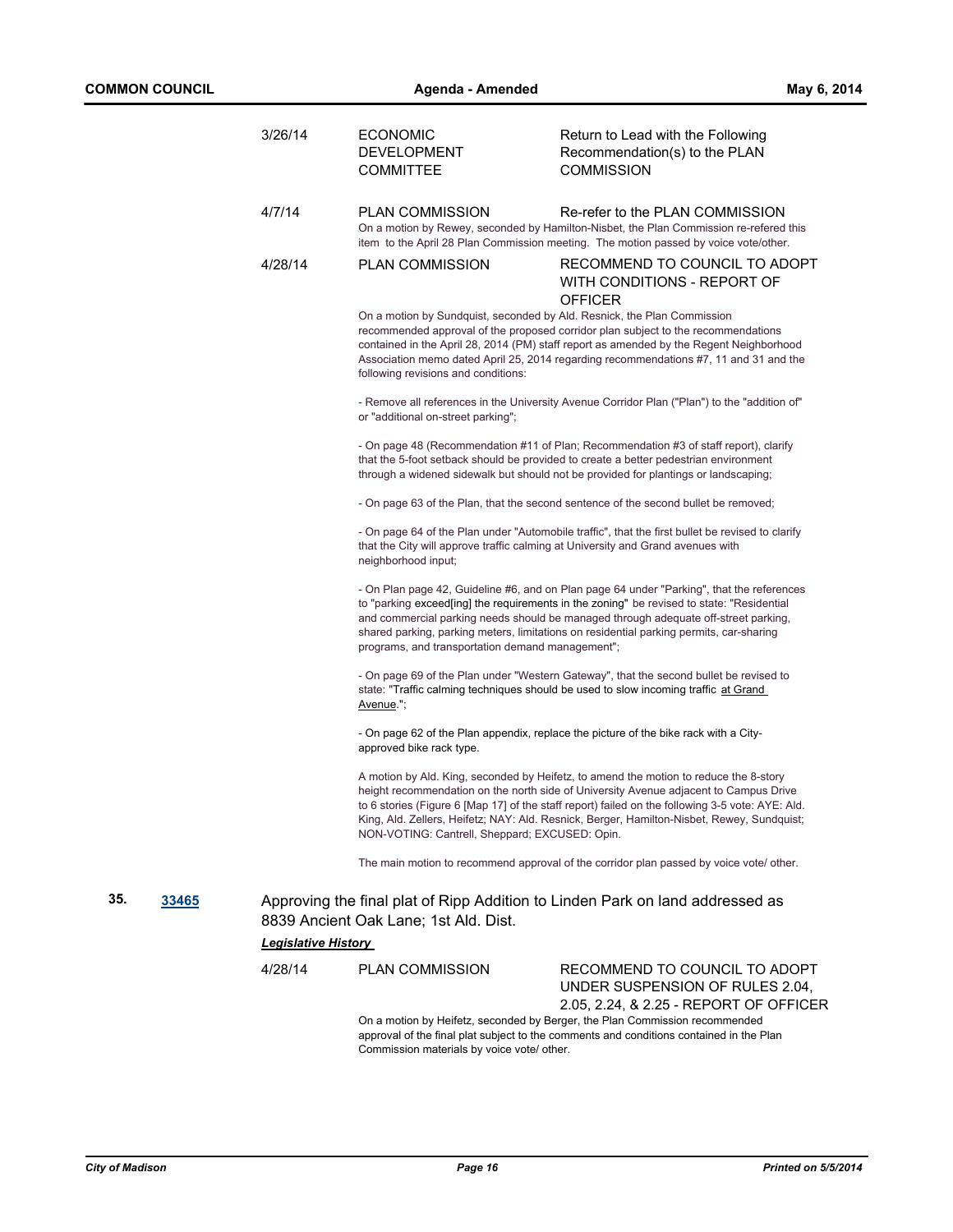**36. [33533](http://madison.legistar.com/gateway.aspx?m=l&id=/matter.aspx?key=36611)** Amending Section 16.25(4) of the Madison General Ordinances to update the City of Madison's Official Map as defined by the current City of Madison corporate boundary legal description on file with the City Engineer, the extraterritorial jurisdiction limits provided by Wis. Stat. § 236.10 (1) (b) 2, and any and all agreements with adjacent towns, villages, cities, or the state. *Sponsors:* David Ahrens and Paul E. Skidmore *Legislative History* 

| 3/26/14 | Attorney's Office/Approval<br>Group<br><b>Plan Commission</b> | Referred for Introduction                            |
|---------|---------------------------------------------------------------|------------------------------------------------------|
| 4/8/14  | <b>COMMON COUNCIL</b>                                         | Referred to the PLAN COMMISSION                      |
| 4/28/14 | <b>PLAN COMMISSION</b>                                        | RECOMMEND TO COUNCIL TO ADOPT -<br>REPORT OF OFFICER |

# **REPORT OF WATER UTILITY BOARD**

| 37. | 31663 |         | 2012-2013 Water Utility Annual Report |                                                       |  |  |
|-----|-------|---------|---------------------------------------|-------------------------------------------------------|--|--|
|     |       |         | <b>Legislative History</b>            |                                                       |  |  |
|     |       | 4/24/14 | Water Utility                         | Refer to the WATER UTILITY BOARD                      |  |  |
|     |       | 4/30/14 | WATER UTILITY BOARD                   | RECOMMEND TO COUNCIL TO ACCEPT<br>- REPORT OF OFFICER |  |  |

**38. [33382](http://madison.legistar.com/gateway.aspx?m=l&id=/matter.aspx?key=36451)** Authorizing the Mayor and the City Clerk to execute an Intergovernmental Agreement between the City of Madison and the City of Fitchburg relating to providing Water Service within the City of Fitchburg in the Danville Drive area (Citywide).

| <b>Sponsors:</b>           | Lauren Cnare, Matthew J. Phair and John Strasser                   |                                                                                             |  |  |
|----------------------------|--------------------------------------------------------------------|---------------------------------------------------------------------------------------------|--|--|
| <b>Legislative History</b> |                                                                    |                                                                                             |  |  |
| 3/10/14                    | <b>Water Utility</b><br>Water Utility Board, Board of Public Works | Referred for Introduction                                                                   |  |  |
| 3/18/14                    | COMMON COUNCIL<br>Additional referral: Board of Public Works.      | Referred to the WATER UTILITY BOARD                                                         |  |  |
| 3/18/14                    | WATER UTILITY BOARD                                                | Refer to the BOARD OF PUBLIC WORKS                                                          |  |  |
| 4/9/14                     | <b>BOARD OF PUBLIC</b><br><b>WORKS</b>                             | Return to Lead with the Recommendation<br>for Approval to the WATER UTILITY<br><b>BOARD</b> |  |  |
| 4/30/14                    | <b>WATER UTILITY BOARD</b>                                         | RECOMMEND TO COUNCIL TO ADOPT -<br>REPORT OF OFFICER                                        |  |  |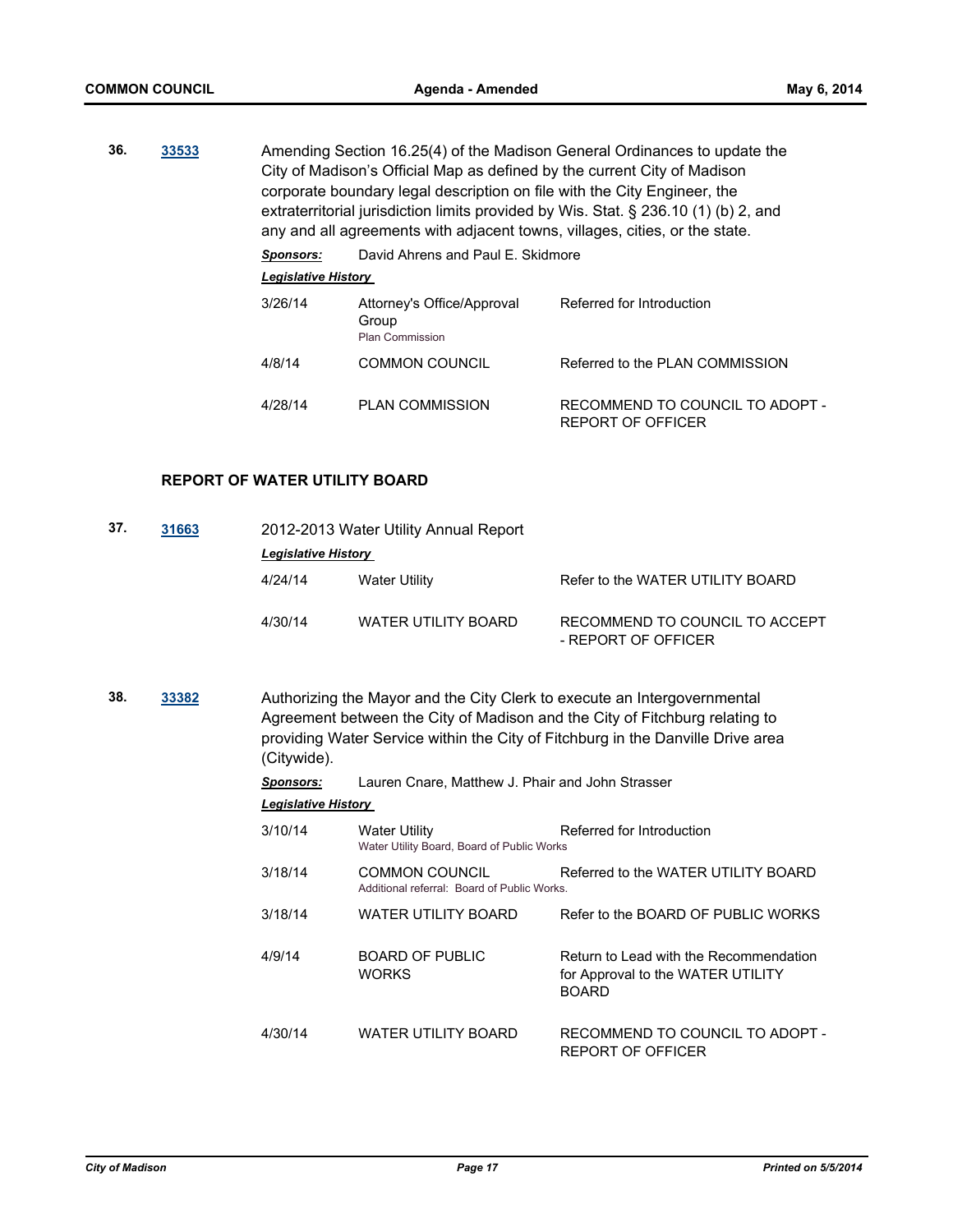- **39. [33526](http://madison.legistar.com/gateway.aspx?m=l&id=/matter.aspx?key=36604)** Determining a Public Purpose and Necessity and adopting a Relocation Order for the City of Madison to obtain the land interests required for the construction of the Hwy 151/Lancaster Water Main Crossing and Booster Station 115 Pipeline Improvements projects. The Hwy 151/Lancaster Water Main Crossing project is located within the Rattman's Neighborhood Development Plan between Hwy 151 and Eastpark Blvd located in part of the Northwest Quarter of the Southeast Quarter and also located in part of the Southwest Quarter of the Northeast Quarter of Section 22, Township 08 North, Range 10 East, City of Madison, Dane County, Wisconsin. The Booster Station 115 Pipeline Improvements project is located in the Hanson Road Neighborhood Development Plan north of Hayes Road between Portage Road and Interstate 90/94 in part of the Southwest Quarter of the Northwest Quarter and also in part of the Northwest Quarter of the Southwest Quarter of Section 22, Township 08 North, Range 10 East, in the City of Madison and the Town of Burke, Dane County, Wisconsin and the authority of the Mayor and City Clerk to sign all documents necessary to accomplish the acquisition of said land interests (17th AD).
	- *Sponsors:* Lauren Cnare and Anita Weier

#### *Legislative History*

| 3/25/14 | <b>Water Utility</b><br>Water Utility Board, Board of Public Works, Plan Commission | Referred for Introduction                                                                   |
|---------|-------------------------------------------------------------------------------------|---------------------------------------------------------------------------------------------|
| 4/8/14  | COMMON COUNCIL<br>Additional referrals to Board of Public Works, Plan Commission    | Referred to the WATER UTILITY BOARD                                                         |
| 4/8/14  | <b>WATER UTILITY BOARD</b>                                                          | Refer to the BOARD OF PUBLIC WORKS                                                          |
| 4/8/14  | <b>WATER UTILITY BOARD</b>                                                          | Refer to the PLAN COMMISSION                                                                |
| 4/23/14 | <b>BOARD OF PUBLIC</b><br><b>WORKS</b>                                              | Return to Lead with the Recommendation<br>for Approval to the WATER UTILITY<br><b>BOARD</b> |
| 4/28/14 | <b>PLAN COMMISSION</b>                                                              | Return to Lead with the Recommendation<br>for Approval to the WATER UTILITY<br><b>BOARD</b> |
| 4/30/14 | <b>WATER UTILITY BOARD</b>                                                          | RECOMMEND TO COUNCIL TO ADOPT -<br>REPORT OF OFFICER                                        |

**40. [33853](http://madison.legistar.com/gateway.aspx?m=l&id=/matter.aspx?key=36949)** Authorizing the Mayor and City Clerk to execute a temporary limited easement for sloping and grading purposes to the Town of Middleton for the resurfacing of a portion of Old Sauk Road.

| Sponsors:                  | Paul E. Skidmore                                               |                                     |  |  |
|----------------------------|----------------------------------------------------------------|-------------------------------------|--|--|
| <b>Legislative History</b> |                                                                |                                     |  |  |
| 4/23/14                    | Economic Development<br>Division<br>Water Utility Board (4/30) | Referred for Introduction           |  |  |
| 4/29/14                    | COMMON COUNCIL                                                 | Referred to the WATER UTILITY BOARD |  |  |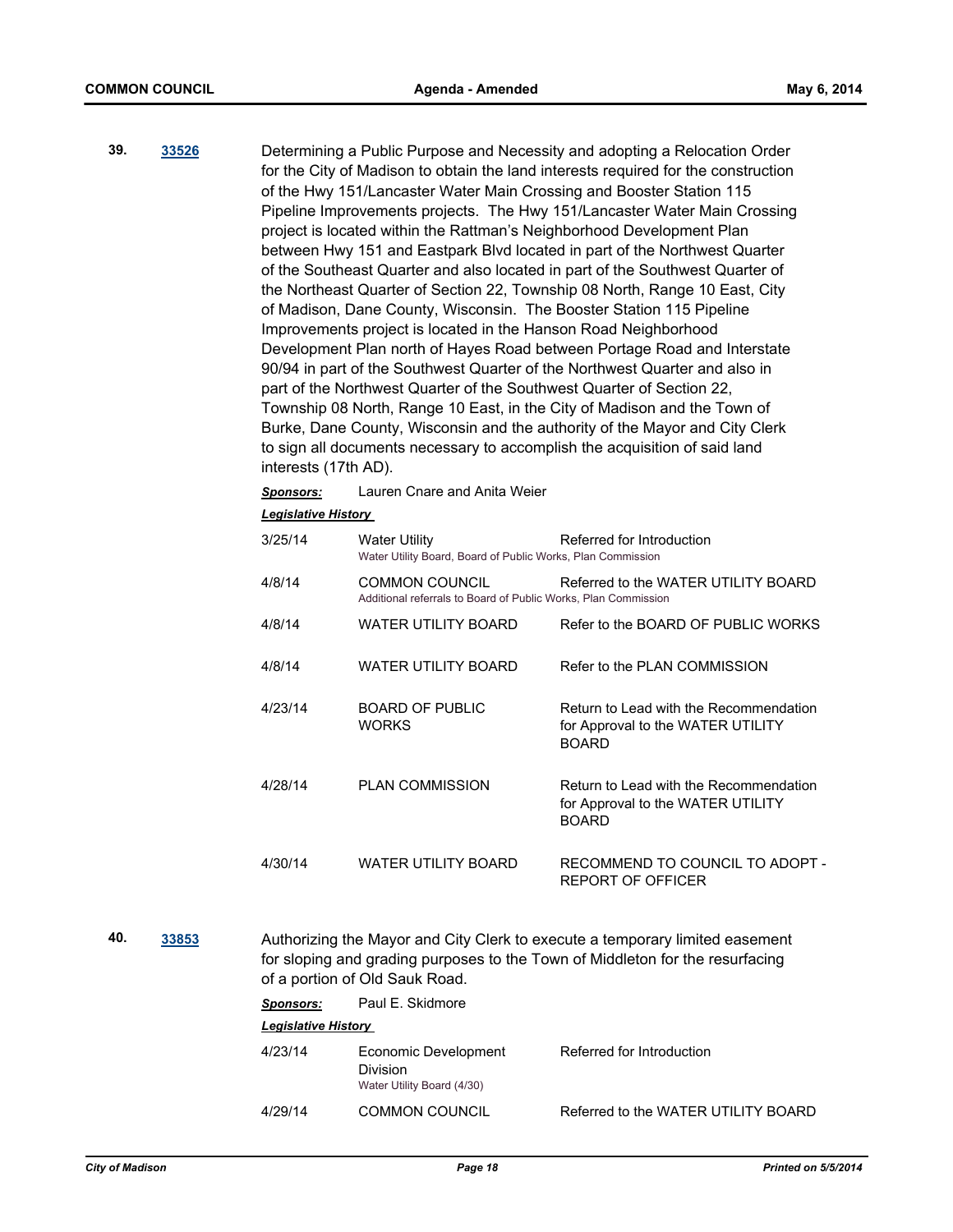4/30/14 WATER UTILITY BOARD RECOMMEND TO COUNCIL TO ADOPT - REPORT OF OFFICER

# **REPORT OF DEPARTMENT OF PLANNING AND COMMUNITY AND ECONOMIC DEVELOPMENT**

**41. [33692](http://madison.legistar.com/gateway.aspx?m=l&id=/matter.aspx?key=36778)** Approving a Certified Survey Map of property owned by the District Council of Madison, Inc., Society of St. Vincent de Paul located at 1025-1109 Jonathon Drive; 14th Ald. Dist.

*Sponsors:* Planning Division

#### *Legislative History*

| Department of Planning<br>4/29/14<br>and Community and<br>Economic Development | RECOMMEND TO COUNCIL TO ADOPT<br>UNDER SUSPENSION OF RULES 2.04.<br>2.05, 2.24, & 2.25 - REPORT OF OFFICER |
|--------------------------------------------------------------------------------|------------------------------------------------------------------------------------------------------------|
|--------------------------------------------------------------------------------|------------------------------------------------------------------------------------------------------------|

**42. [33693](http://madison.legistar.com/gateway.aspx?m=l&id=/matter.aspx?key=36779)** Approving a Certified Survey Map of property owned by Beth Israel Center located at 1406 Mound Street and 116-120 S. Randall Avenue; 13th Ald. Dist.

**Sponsors:** Planning Division

#### *Legislative History*

| Department of Planning<br>4/29/14<br>and Community and<br>Economic Development | RECOMMEND TO COUNCIL TO ADOPT<br>UNDER SUSPENSION OF RULES 2.04.<br>2.05, 2.24, & 2.25 - REPORT OF OFFICER |
|--------------------------------------------------------------------------------|------------------------------------------------------------------------------------------------------------|
|--------------------------------------------------------------------------------|------------------------------------------------------------------------------------------------------------|

**43. [33839](http://madison.legistar.com/gateway.aspx?m=l&id=/matter.aspx?key=36935)** Re-approving a Certified Survey Map of property owned by Joseph McCormick - Lanes, LLC located at 448 S. Park Street and 914 Drake Street; 13th Ald. Dist.

*Sponsors:* Planning Division

## *Legislative History*

4/22/14 Department of Planning and Community and Economic Development RECOMMEND TO COUNCIL TO ADOPT UNDER SUSPENSION OF RULES 2.04, 2.05, 2.24, & 2.25 - REPORT OF OFFICER

# **ITEMS REFERRED TO THIS MEETING**

## **RESOLUTIONS**

**44. [33834](http://madison.legistar.com/gateway.aspx?m=l&id=/matter.aspx?key=36930)** Accepting the Phase 1 report for a Madison Public Market business plan prepared by Project for Public Spaces, and authorizing the Madison Local Food Committee, City staff, and Project for Public Spaces to proceed with Phase 2 of the Madison Public Market business plan preparation.

*Sponsors:* Paul R. Soglin and Marsha A. Rummel

#### *Legislative History*

4/22/14 Economic Development Division Referred for Introduction Adopt 5-6-2014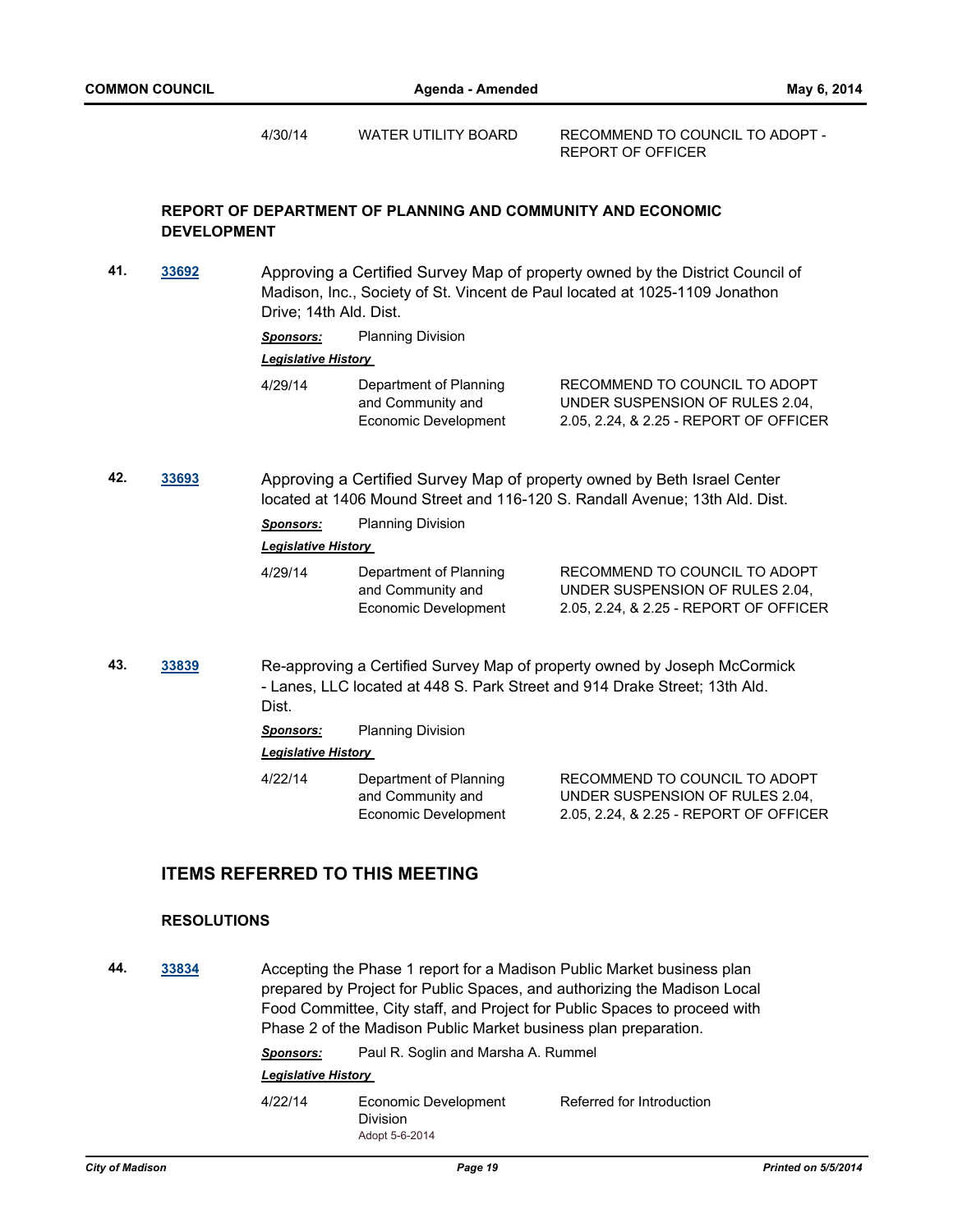4/29/14 COMMON COUNCIL Referred to the COMMON COUNCIL Adopt 5-6-14

# **INTRODUCTION OF NEW BUSINESS FOR REFERRAL WITHOUT DEBATE**

# **ORDINANCES**

| 45. | 33845 | Creating Section 28.022 - 00128 of the Madison General Ordinances to<br>change the zoning of property located at 504 West Main Street, 4th<br>Aldermanic District, from DR-2 (Downtown Residential 2) District to UMX<br>(Urban Mixed Use) District to construct a mixed-use building at 502 and 504<br>West Main Street containing 3,200 square feet of retail space and 18<br>apartments. |                                                                                                                                                                                                    |                                                                                                                                                                                                                                          |  |
|-----|-------|---------------------------------------------------------------------------------------------------------------------------------------------------------------------------------------------------------------------------------------------------------------------------------------------------------------------------------------------------------------------------------------------|----------------------------------------------------------------------------------------------------------------------------------------------------------------------------------------------------|------------------------------------------------------------------------------------------------------------------------------------------------------------------------------------------------------------------------------------------|--|
|     |       | <b>Sponsors:</b>                                                                                                                                                                                                                                                                                                                                                                            | <b>Planning Division</b>                                                                                                                                                                           |                                                                                                                                                                                                                                          |  |
|     |       | <b>Legislative History</b>                                                                                                                                                                                                                                                                                                                                                                  |                                                                                                                                                                                                    |                                                                                                                                                                                                                                          |  |
|     |       | 4/22/14                                                                                                                                                                                                                                                                                                                                                                                     | Attorney's Office<br>Plan Commission Public Hearing                                                                                                                                                | Referred for Introduction                                                                                                                                                                                                                |  |
| 46. | 33847 | Creating Section 28.022 -- 00130 of the Madison General Ordinances to<br>change the zoning of properties located at 2052 Woods Road and 9603 Mid<br>Town Road, 1st Aldermanic District, from A (Agricultural), SR-C1 (Suburban<br>Residential-Consistent 1) and SR-C2 (Suburban Residential-Consistent 2)<br>Districts to TR-C2 (Traditional Residential - Consistent 2) District.          |                                                                                                                                                                                                    |                                                                                                                                                                                                                                          |  |
|     |       | <b>Sponsors:</b>                                                                                                                                                                                                                                                                                                                                                                            | <b>Planning Division</b>                                                                                                                                                                           |                                                                                                                                                                                                                                          |  |
|     |       | <b>Legislative History</b>                                                                                                                                                                                                                                                                                                                                                                  |                                                                                                                                                                                                    |                                                                                                                                                                                                                                          |  |
|     |       | 4/22/14                                                                                                                                                                                                                                                                                                                                                                                     | Attorney's Office<br>Plan Commission Public Hearing                                                                                                                                                | Referred for Introduction                                                                                                                                                                                                                |  |
| 47. | 33848 |                                                                                                                                                                                                                                                                                                                                                                                             | Creating Section 28.022 -- 00129 of the Madison General Ordinances to<br>construction of a 174-unit apartment building at 302 Samuel Drive and a<br>two-family-twin residence at 301 Samuel Drive. | change the zoning at properties located at 301 and 302 Samuel Drive, 9th<br>Aldermanic District, from Planned Development District (General Development<br>Plan) to Planned Development District (Specific Implementation Plan) to allow |  |
|     |       | <b>Sponsors:</b>                                                                                                                                                                                                                                                                                                                                                                            | <b>Planning Division</b>                                                                                                                                                                           |                                                                                                                                                                                                                                          |  |
|     |       | <b>Legislative History</b>                                                                                                                                                                                                                                                                                                                                                                  |                                                                                                                                                                                                    |                                                                                                                                                                                                                                          |  |
|     |       | 4/22/14                                                                                                                                                                                                                                                                                                                                                                                     | Attorney's Office<br>Plan Commission Public Hearing                                                                                                                                                | Referred for Introduction                                                                                                                                                                                                                |  |
| 48. | 33918 | Amending Sections 6.01, 6.02, and 6.03 of the Madison General Ordinances to<br>remove unnecessary specific details regarding the composition, hours and<br>salary of employees of the Fire Department.                                                                                                                                                                                      |                                                                                                                                                                                                    |                                                                                                                                                                                                                                          |  |
|     |       | Sponsors:                                                                                                                                                                                                                                                                                                                                                                                   | Michael E. Verveer                                                                                                                                                                                 |                                                                                                                                                                                                                                          |  |
|     |       | <b>Legislative History</b>                                                                                                                                                                                                                                                                                                                                                                  |                                                                                                                                                                                                    |                                                                                                                                                                                                                                          |  |
|     |       | 4/29/14                                                                                                                                                                                                                                                                                                                                                                                     | Attorney's Office/Approval<br>Group<br><b>Public Safety Review Committee</b>                                                                                                                       | Referred for Introduction                                                                                                                                                                                                                |  |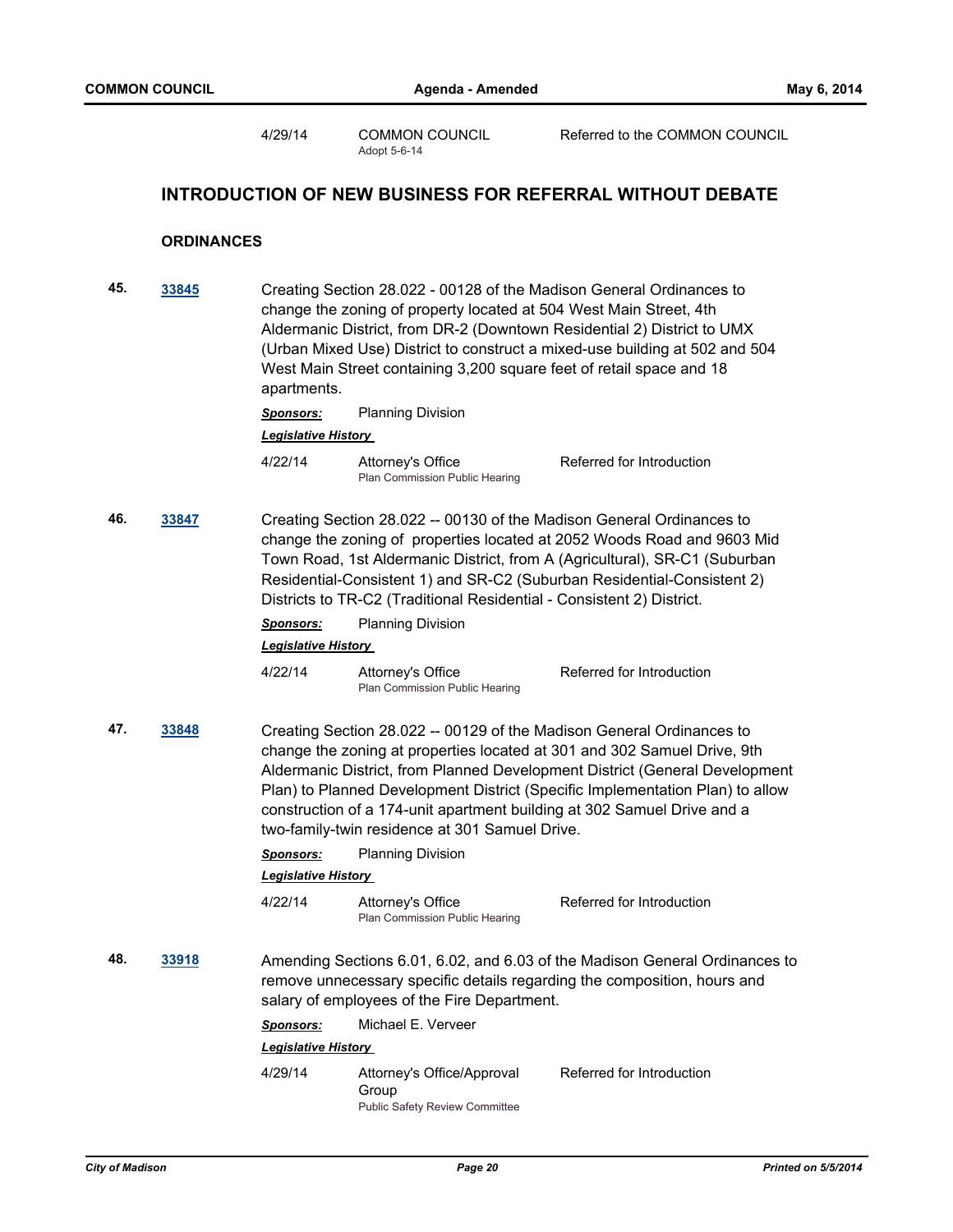| 49. | 33942              | Amending Section 33.13(1) of the Madison General Ordinances to clarify the<br>membership on the Common Council Organizational Committee when the<br>Council President is elected to another term.<br><b>Chris Schmidt</b><br><b>Sponsors:</b> |                                                                                                                                     |                                                                                                                                                                      |  |
|-----|--------------------|-----------------------------------------------------------------------------------------------------------------------------------------------------------------------------------------------------------------------------------------------|-------------------------------------------------------------------------------------------------------------------------------------|----------------------------------------------------------------------------------------------------------------------------------------------------------------------|--|
|     |                    | Legislative History<br>4/30/14                                                                                                                                                                                                                | Attorney's Office/Approval<br>Group<br>Common Council Organizational Committee                                                      | Referred for Introduction                                                                                                                                            |  |
|     | <b>RESOLUTIONS</b> |                                                                                                                                                                                                                                               |                                                                                                                                     |                                                                                                                                                                      |  |
| 50. | 33849              |                                                                                                                                                                                                                                               | Accepting the Near Westside Neighborhoods and University Avenue<br>Transportation Study and the goals, and recommendations therein. |                                                                                                                                                                      |  |
|     |                    | <b>Sponsors:</b><br><b>Legislative History</b>                                                                                                                                                                                                | Shiva Bidar-Sielaff and Chris Schmidt                                                                                               |                                                                                                                                                                      |  |
|     |                    | 4/23/14                                                                                                                                                                                                                                       | <b>Traffic Engineering Division</b><br><b>Transportation Planning Committee</b>                                                     | Referred for Introduction<br>Board of Public Works, Pedestrian/Bicycle/Motor Vehicle Commission, Long Range                                                          |  |
| 51. | 33868              | Seeking Common Council approval of Art in Public Places funding award to<br>the Bayview Foundation, Inc on behalf of the Monona Bay Neighborhood<br>Association as recommended by the Madison Arts Commission.                                |                                                                                                                                     |                                                                                                                                                                      |  |
|     |                    | <b>Sponsors:</b><br><b>Legislative History</b>                                                                                                                                                                                                | Marsha A. Rummel                                                                                                                    |                                                                                                                                                                      |  |
|     |                    | 4/28/14                                                                                                                                                                                                                                       | Department of Planning<br>and Community and<br>Economic Development<br><b>Board of Estimates</b>                                    | Referred for Introduction                                                                                                                                            |  |
| 52. | 33886              | Classify the 1.0 FTE position in the Library Budget, currently identified as<br>"Planner (Construction Coord.)" as a Planner 2 in CG18, Range 08.                                                                                             |                                                                                                                                     |                                                                                                                                                                      |  |
|     |                    | <u>Sponsors:</u>                                                                                                                                                                                                                              | Paul R. Soglin                                                                                                                      |                                                                                                                                                                      |  |
|     |                    | <b>Legislative History</b>                                                                                                                                                                                                                    |                                                                                                                                     |                                                                                                                                                                      |  |
|     |                    | 4/25/14                                                                                                                                                                                                                                       | <b>Human Resources</b><br>Department<br><b>Board of Estimate</b>                                                                    | Referred for Introduction                                                                                                                                            |  |
| 53. | 33887              |                                                                                                                                                                                                                                               | Create a new position of Principal Planner (CG18, R15) in the Planning                                                              | Division budget to be filled through an internal competitive process. Upon filling<br>the position, the underlying vacancy will be deleted to fund the new position. |  |
|     |                    | Sponsors:                                                                                                                                                                                                                                     | Paul R. Soglin                                                                                                                      |                                                                                                                                                                      |  |
|     |                    | <b>Legislative History</b>                                                                                                                                                                                                                    |                                                                                                                                     |                                                                                                                                                                      |  |
|     |                    | 4/25/14                                                                                                                                                                                                                                       | Human Resources<br>Department<br><b>Board of Estimates</b>                                                                          | Referred for Introduction                                                                                                                                            |  |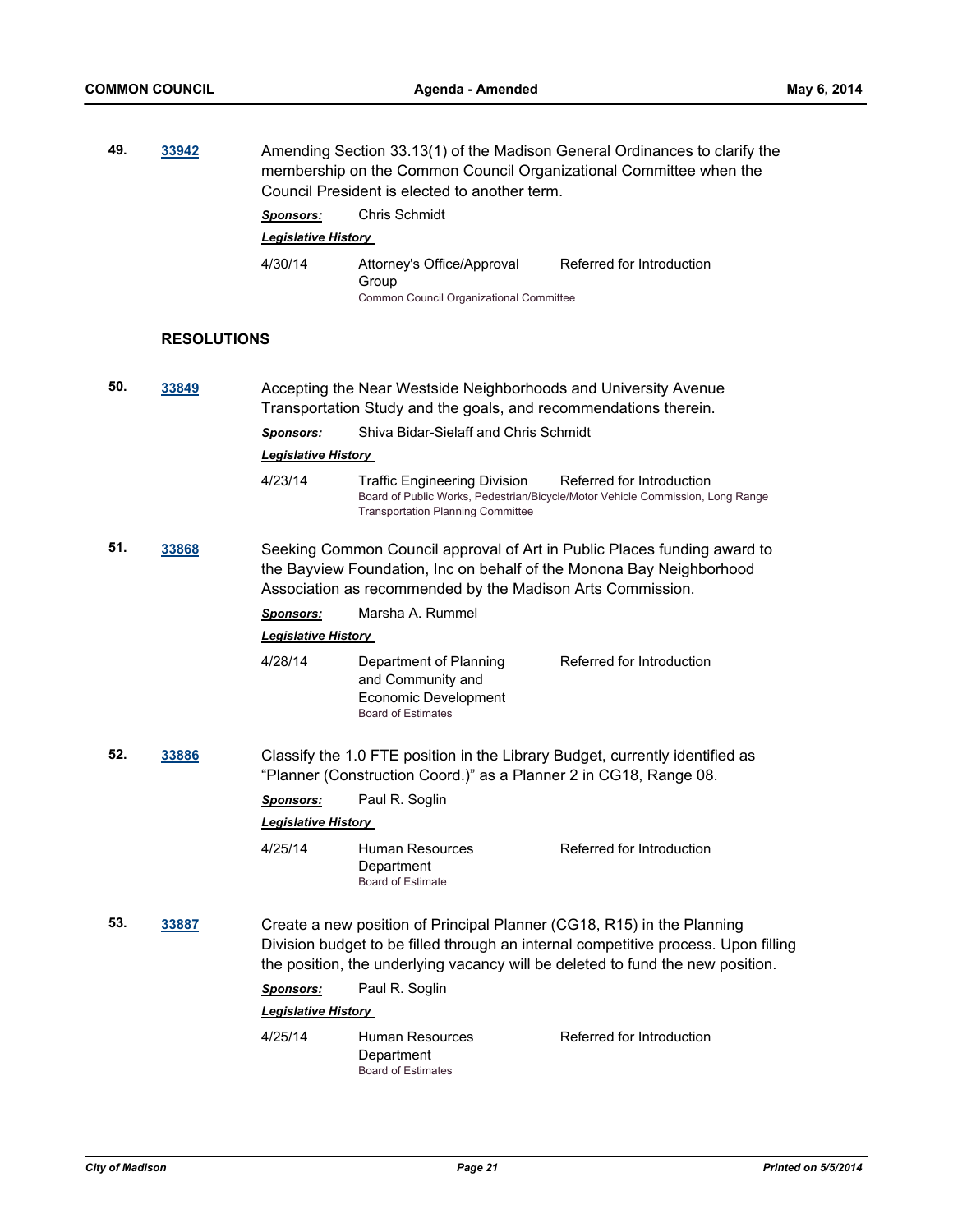| 54. | 33888 | Reclassification of a vacant 50% FTE Clerk 2 (#459) position at the Library to<br>a 60% FTE Library Assistant 1.                            |                                                                                                                         |                                                                               |  |  |
|-----|-------|---------------------------------------------------------------------------------------------------------------------------------------------|-------------------------------------------------------------------------------------------------------------------------|-------------------------------------------------------------------------------|--|--|
|     |       | <u>Sponsors:</u>                                                                                                                            | Paul R. Soglin                                                                                                          |                                                                               |  |  |
|     |       | <b>Legislative History</b>                                                                                                                  |                                                                                                                         |                                                                               |  |  |
|     |       | 4/25/14                                                                                                                                     | Human Resources<br>Department<br><b>Board of Estimates</b>                                                              | Referred for Introduction                                                     |  |  |
| 55. | 33889 |                                                                                                                                             | the Library to a 60% FTE Library Assistant 1; and increasing the FTE of<br>Library Assistant $1(#435)$ from 60% to 80%. | Reclassification of a vacant 100% FTE Administrative Clerk (#497) position at |  |  |
|     |       | <u>Sponsors:</u>                                                                                                                            | Paul R. Soglin                                                                                                          |                                                                               |  |  |
|     |       | <b>Legislative History</b>                                                                                                                  |                                                                                                                         |                                                                               |  |  |
|     |       | 4/25/14                                                                                                                                     | Human Resources<br>Department<br><b>Board of Estimates</b>                                                              | Referred for Introduction                                                     |  |  |
| 56. | 33890 |                                                                                                                                             | Reclassification of a vacant 95% FTE Clerk Typist (#516) position at the<br>Library to a 90% FTE Library Assistant 1.   |                                                                               |  |  |
|     |       | <b>Sponsors:</b>                                                                                                                            | Paul R. Soglin                                                                                                          |                                                                               |  |  |
|     |       | <b>Legislative History</b>                                                                                                                  |                                                                                                                         |                                                                               |  |  |
|     |       | 4/25/14                                                                                                                                     | Human Resources<br>Department<br><b>Board of Estimates</b>                                                              | Referred for Introduction                                                     |  |  |
| 57. | 33891 |                                                                                                                                             | Increase the FTE percentage of Librarian 2 (#428) to 100%.                                                              |                                                                               |  |  |
|     |       | <b>Sponsors:</b><br><b>Legislative History</b>                                                                                              | Paul R. Soglin                                                                                                          |                                                                               |  |  |
|     |       | 4/25/14                                                                                                                                     | Human Resources<br>Department<br><b>Board of Estimates</b>                                                              | Referred for Introduction                                                     |  |  |
| 58. | 33892 | Related to the approval of Madtown Hopper LLC's application for one<br>low-speed vehicle service license and two low-speed vehicle permits. |                                                                                                                         |                                                                               |  |  |
|     |       | <u>Sponsors:</u>                                                                                                                            | Scott J. Resnick                                                                                                        |                                                                               |  |  |
|     |       | <b>Legislative History</b>                                                                                                                  |                                                                                                                         |                                                                               |  |  |
|     |       | 4/25/14                                                                                                                                     | <b>Traffic Engineering Division</b><br><b>Transit and Parking Commission</b>                                            | Referred for Introduction                                                     |  |  |
| 59. | 33896 |                                                                                                                                             | funding as recommended by the Madison Arts Commission.                                                                  | Seeking Common Council approval of the 2014-2015 Arts Grants awards           |  |  |
|     |       | <b>Sponsors:</b>                                                                                                                            | Marsha A. Rummel                                                                                                        |                                                                               |  |  |
|     |       | <b>Legislative History</b>                                                                                                                  |                                                                                                                         |                                                                               |  |  |
|     |       | 4/28/14                                                                                                                                     | Department of Planning<br>and Community and<br>Economic Development<br><b>Board of Estimates</b>                        | Referred for Introduction                                                     |  |  |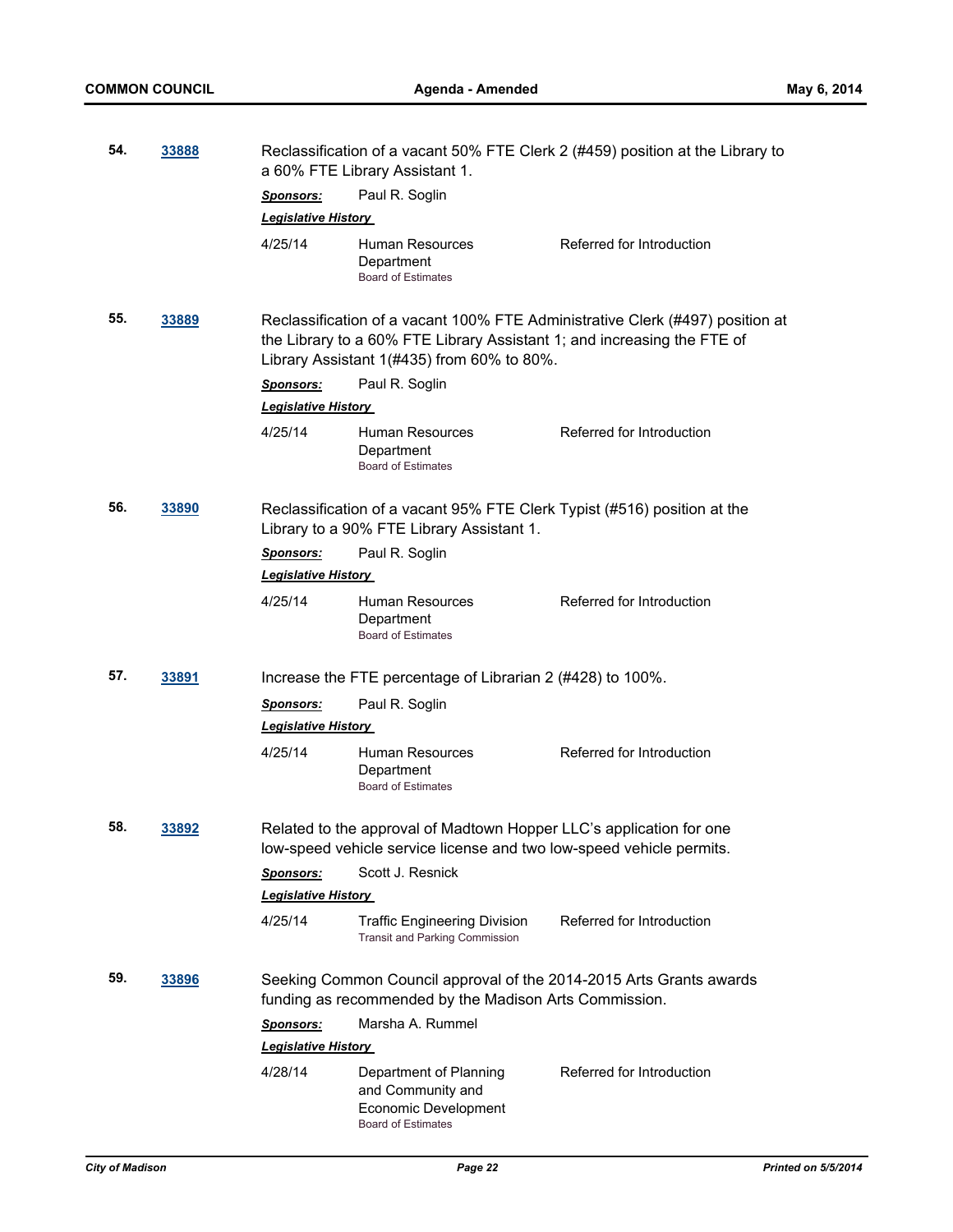| 60. | 33906 |                                                                                                                                                                                                               | Accepting various conveyances, at no cost to the City of Madison, from the<br>owners of six (6) properties located on Morrison Court, including warranty<br>deeds dedicating land for public right-of-way, permanent limited easements for<br>sloping and grading, and easement declarations for public utility purposes, for<br>the properties located at 1241, 1242, 1244, 1245, 1252 Morrison Court and<br>802 South Baldwin Street. |                                                                                                                                                                   |  |
|-----|-------|---------------------------------------------------------------------------------------------------------------------------------------------------------------------------------------------------------------|-----------------------------------------------------------------------------------------------------------------------------------------------------------------------------------------------------------------------------------------------------------------------------------------------------------------------------------------------------------------------------------------------------------------------------------------|-------------------------------------------------------------------------------------------------------------------------------------------------------------------|--|
|     |       | <b>Sponsors:</b><br><b>Legislative History</b>                                                                                                                                                                | Marsha A. Rummel                                                                                                                                                                                                                                                                                                                                                                                                                        |                                                                                                                                                                   |  |
|     |       | 4/28/14                                                                                                                                                                                                       | Economic Development<br>Division<br>Board of Public Works, Plan Commission                                                                                                                                                                                                                                                                                                                                                              | Referred for Introduction                                                                                                                                         |  |
| 61. | 33924 | Authorizing the Mayor and City Clerk to enter into an Agreement between the<br>City and Bartolotta Fireworks Company, Inc. for the fireworks display at Elver<br>Park.                                        |                                                                                                                                                                                                                                                                                                                                                                                                                                         |                                                                                                                                                                   |  |
|     |       | <b>Sponsors:</b><br><b>Legislative History</b>                                                                                                                                                                | Lisa Subeck, Matthew J. Phair and Paul R. Soglin                                                                                                                                                                                                                                                                                                                                                                                        |                                                                                                                                                                   |  |
|     |       | 4/29/14                                                                                                                                                                                                       | Parks Division<br><b>Board of Estimates</b>                                                                                                                                                                                                                                                                                                                                                                                             | Referred for Introduction                                                                                                                                         |  |
| 62. | 33925 | Amending the 2014 Parks Division Operating Budget and the 2014 Operating<br>Budget Miscellaneous Appropriations to provide funding for the City sponsored<br>Elver Fireworks event on July 3, 2014.           |                                                                                                                                                                                                                                                                                                                                                                                                                                         |                                                                                                                                                                   |  |
|     |       | <u>Sponsors:</u><br><b>Legislative History</b>                                                                                                                                                                | Paul R. Soglin, Matthew J. Phair and Lisa Subeck                                                                                                                                                                                                                                                                                                                                                                                        |                                                                                                                                                                   |  |
|     |       | 4/29/14                                                                                                                                                                                                       | Parks Division<br><b>Board of Estimates</b>                                                                                                                                                                                                                                                                                                                                                                                             | Referred for Introduction                                                                                                                                         |  |
| 63. | 33926 | Authorizing the Parks Superintendent to enter into a cooperative agreement<br>with the Wisconsin Department of Natural Resources for a Fishing in the<br>Neighborhood (FIN) Fishing Coach Internship program. |                                                                                                                                                                                                                                                                                                                                                                                                                                         |                                                                                                                                                                   |  |
|     |       | <b>Sponsors:</b><br><b>Legislative History</b>                                                                                                                                                                | Joseph R. Clausius, Larry Palm and Anita Weier                                                                                                                                                                                                                                                                                                                                                                                          |                                                                                                                                                                   |  |
|     |       | 4/29/14                                                                                                                                                                                                       | Parks Division<br><b>Board of Park Commissioners</b>                                                                                                                                                                                                                                                                                                                                                                                    | Referred for Introduction                                                                                                                                         |  |
| 64. | 33927 |                                                                                                                                                                                                               | Ultimate Frisbee leagues and practices. (Various AD's)                                                                                                                                                                                                                                                                                                                                                                                  | To authorize the City to enter into an agreement with Madison Ultimate Frisbee<br>Association (MUFA) for the non-exclusive use of city park land for recreational |  |
|     |       | Sponsors:                                                                                                                                                                                                     | Joseph R. Clausius and Mark Clear                                                                                                                                                                                                                                                                                                                                                                                                       |                                                                                                                                                                   |  |
|     |       | <b>Legislative History</b>                                                                                                                                                                                    |                                                                                                                                                                                                                                                                                                                                                                                                                                         |                                                                                                                                                                   |  |
|     |       | 4/29/14                                                                                                                                                                                                       | Parks Division<br>Board of Estimates; Board of Park Commisioners                                                                                                                                                                                                                                                                                                                                                                        | Referred for Introduction                                                                                                                                         |  |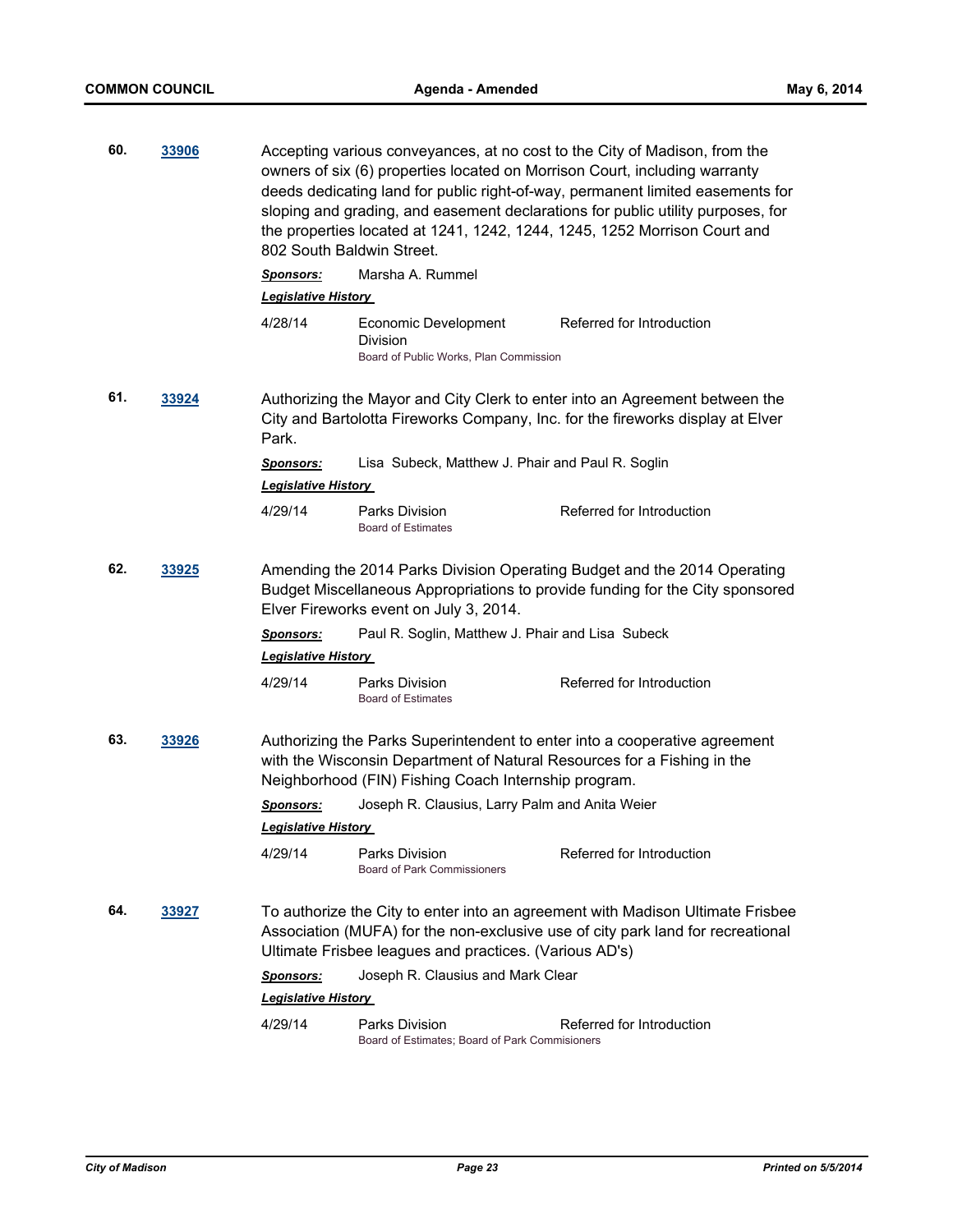| 65.          | 33935           | Authorizing the Mayor and City Clerk to sign a contract with Vision Government<br>Systems, Inc. for software and implementation services for a new Property<br>Assessment System for the City Assessor's Office.<br>Paul R. Soglin<br>Sponsors:                                                                           |                                                                                                                                                                                                                                                                                                                            |                                                                            |
|--------------|-----------------|---------------------------------------------------------------------------------------------------------------------------------------------------------------------------------------------------------------------------------------------------------------------------------------------------------------------------|----------------------------------------------------------------------------------------------------------------------------------------------------------------------------------------------------------------------------------------------------------------------------------------------------------------------------|----------------------------------------------------------------------------|
|              |                 | <b>Legislative History</b><br>4/30/14                                                                                                                                                                                                                                                                                     | Department of Information<br>Technology<br><b>Board of Estimates</b>                                                                                                                                                                                                                                                       | Referred for Introduction                                                  |
| 66.<br>33940 |                 | Construction Training, Inc. to implement the program.                                                                                                                                                                                                                                                                     | Approving the selection of Construction Training, Inc. and its collaborative<br>partners to provide services in support of an apprenticeship program to help<br>prepare low-income and disadvantaged persons for employment in the trades,<br>and authorizing the Mayor and the City Clerk to enter into an agreement with |                                                                            |
|              |                 | Sponsors:<br><b>Legislative History</b>                                                                                                                                                                                                                                                                                   |                                                                                                                                                                                                                                                                                                                            | Paul R. Soglin, Denise DeMarb, Lauren Cnare and Marsha A. Rummel           |
|              |                 | 4/30/14                                                                                                                                                                                                                                                                                                                   | <b>Community Development</b><br>Division<br>Board of Estimates, Community Development Conference Committee                                                                                                                                                                                                                 | Referred for Introduction                                                  |
| 67.          | 33945           | Park.                                                                                                                                                                                                                                                                                                                     | Supporting the application by the Madison Parks Foundation for a Dane<br>County Partners for Recreation and Conservation (PARC) grant for                                                                                                                                                                                  | development of two new splash parks, one in Reindahl Park and one in Elver |
|              |                 | <u>Sponsors:</u><br><b>Legislative History</b>                                                                                                                                                                                                                                                                            | Joseph R. Clausius                                                                                                                                                                                                                                                                                                         |                                                                            |
|              |                 | 4/30/14                                                                                                                                                                                                                                                                                                                   | Parks Division<br><b>Board of Park Commissioners</b>                                                                                                                                                                                                                                                                       | Referred for Introduction                                                  |
| 68.          | 33949           | Urging the Congressional Delegation of Wisconsin, U.S. Congress, U.S.<br>Department of Agriculture, and other governmental bodies and organizations<br>to support policies and programs that encourage the development of<br>diversified farming practices that promote a healthy, sustainable food<br>production system. |                                                                                                                                                                                                                                                                                                                            |                                                                            |
|              |                 | Sponsors:                                                                                                                                                                                                                                                                                                                 | Paul R. Soglin                                                                                                                                                                                                                                                                                                             |                                                                            |
|              |                 | <b>Legislative History</b>                                                                                                                                                                                                                                                                                                |                                                                                                                                                                                                                                                                                                                            |                                                                            |
|              |                 | 4/30/14                                                                                                                                                                                                                                                                                                                   | Mayor's Office<br>Madison Food Policy Council                                                                                                                                                                                                                                                                              | Referred for Introduction                                                  |
|              | <b>LICENSES</b> |                                                                                                                                                                                                                                                                                                                           |                                                                                                                                                                                                                                                                                                                            |                                                                            |
| 69.          | 33941           |                                                                                                                                                                                                                                                                                                                           | Public Hearing - New License<br>Jellysideup LLC · dba Olivers<br>2540 University Ave • Agent: Robert Harriman • Estimated Capacity: 93<br>Class B Combination Liquor & Beer • 30% alcohol, 70% food<br>Aldermanic District 5 (Alder Bidar-Sielaff) • Police Sector 301                                                     |                                                                            |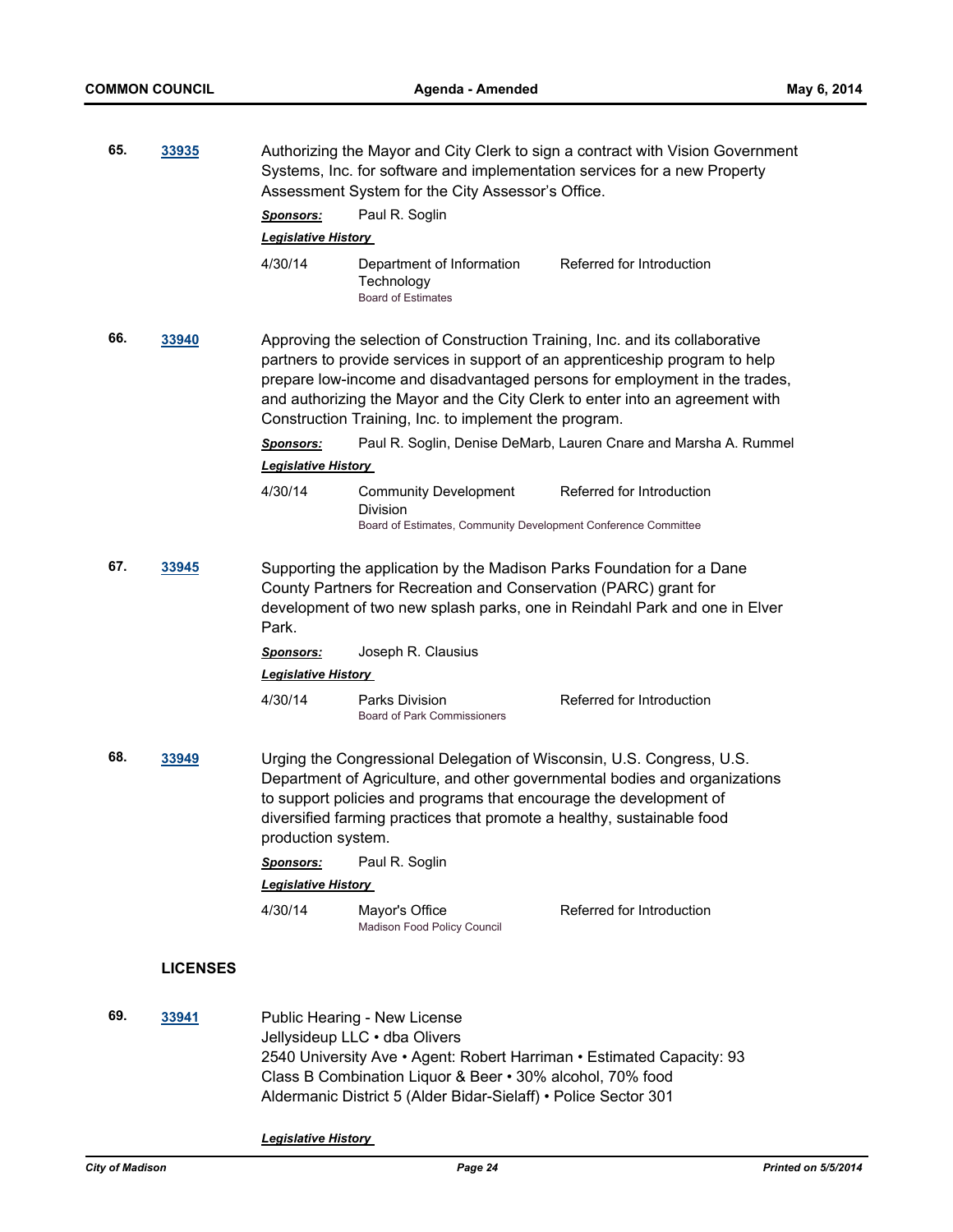|     |       | 4/30/14                                                                                                                                                                                                           | Clerk's Office<br>Alcohol License Review Committee Public Hearing                                                                                                                                                             | Referred for Introduction                                               |
|-----|-------|-------------------------------------------------------------------------------------------------------------------------------------------------------------------------------------------------------------------|-------------------------------------------------------------------------------------------------------------------------------------------------------------------------------------------------------------------------------|-------------------------------------------------------------------------|
| 70. | 33943 | Public Hearing - New License<br>LBR Eastside LLC . dba The Spot Liquor<br>4521 Cottage Grove Rd . Agent: Larry Ring<br>Class A Beer & Class A Liquor<br>Aldermanic District 16 (Alder DeMarb) • Police Sector 614 |                                                                                                                                                                                                                               |                                                                         |
|     |       | <b>Legislative History</b>                                                                                                                                                                                        |                                                                                                                                                                                                                               |                                                                         |
|     |       | 4/30/14                                                                                                                                                                                                           | Clerk's Office<br>Alcohol License Review Committee Public Hearing                                                                                                                                                             | Referred for Introduction                                               |
| 71. | 33944 |                                                                                                                                                                                                                   | Public Hearing - New License<br>ENR Investment Inc • dba Northport Citgo<br>1423 Northport Drive . Agent: Mohammed Ehtashamuddin<br>Class A Beer & Class A Liquor<br>Aldermanic District 18 (Alder Weier) • Police Sector 505 |                                                                         |
|     |       | <b>Legislative History</b>                                                                                                                                                                                        |                                                                                                                                                                                                                               |                                                                         |
|     |       | 4/30/14                                                                                                                                                                                                           | Clerk's Office<br>Alcohol License Review Committee Public Hearing                                                                                                                                                             | Referred for Introduction                                               |
| 72. | 33946 |                                                                                                                                                                                                                   | Public Hearing - New License<br>Nirmal Corporation • dba Maharaja Restaurant<br>Class B Combination Liquor & Beer • 5% alcohol, 95% food<br>Aldermanic District 19 (Alder Clear) · Police Sector 113                          | 6713 Odana Road, Suite 12 · Agent: Rohit Lamba · Estimated Capacity: 99 |
|     |       | <b>Legislative History</b>                                                                                                                                                                                        |                                                                                                                                                                                                                               |                                                                         |
|     |       | 4/30/14                                                                                                                                                                                                           | Clerk's Office<br>Alcohol License Review Committee Public Hearing                                                                                                                                                             | Referred for Introduction                                               |
| 73. | 33947 |                                                                                                                                                                                                                   | Public Hearing - New License<br>Senor Peppers LLC · dba El Burrito Loco<br>Class B Combination Liquor & Beer • 25% alcohol, 75% food<br>Aldermanic District 19 (Alder Clear) • Police Sector 126                              | 745 N High Point Road • Agent: Magaly Richter • Estimated Capacity: 50  |
|     |       | <b>Legislative History</b>                                                                                                                                                                                        |                                                                                                                                                                                                                               |                                                                         |
|     |       | 4/30/14                                                                                                                                                                                                           | Clerk's Office<br>Alcohol License Review Committee Public Hearing                                                                                                                                                             | Referred for Introduction                                               |
| 74. | 33948 | Panchim LLC . dba TBD                                                                                                                                                                                             | Public Hearing - New License<br>3506 Packers Avenue • Agent: Lakhvir Kaur<br>Class A Beer & Class A Liquor<br>Aldermanic District 12 (Alder Palm) • Police Sector 511                                                         |                                                                         |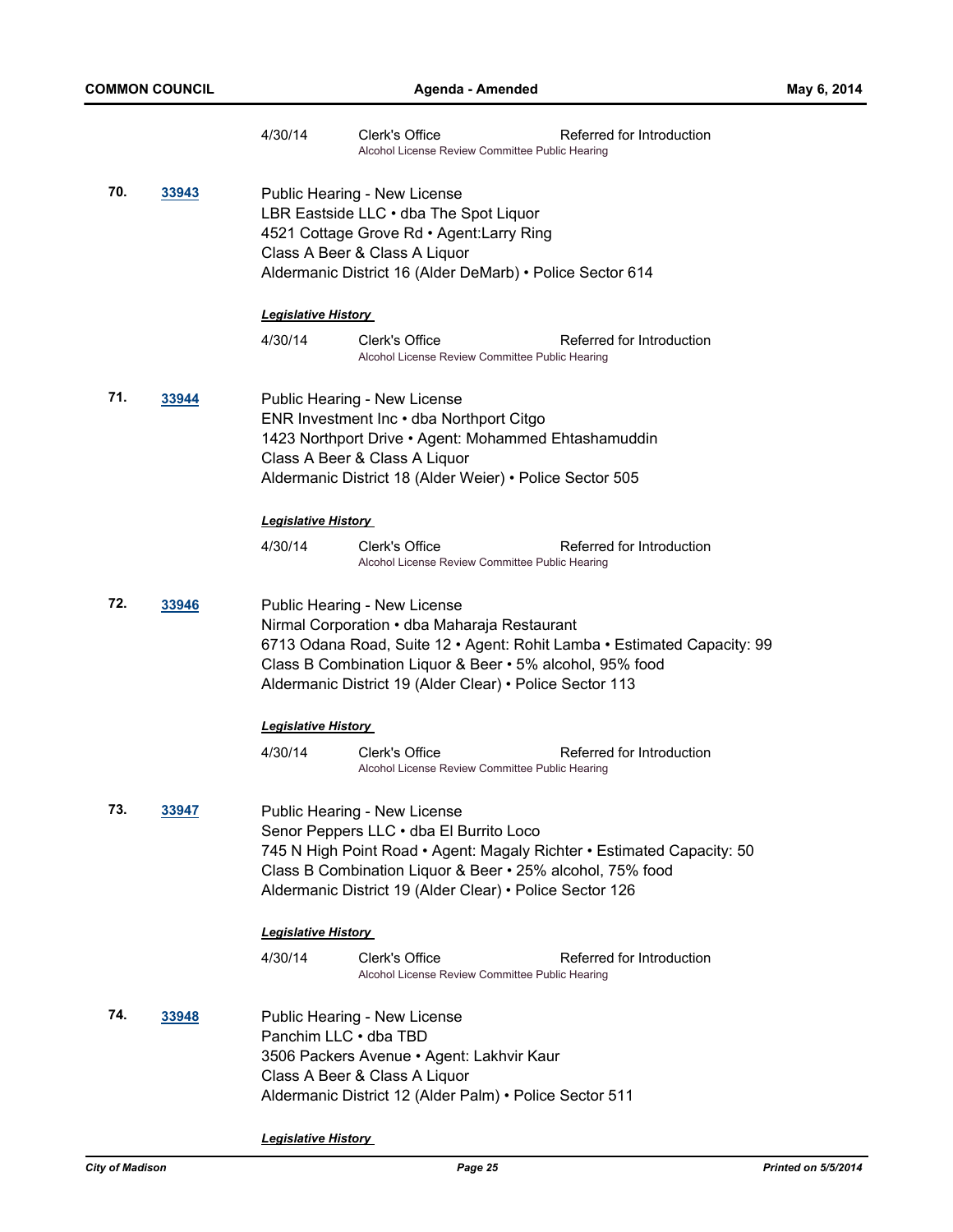|                            |       | 4/30/14                                                                                                                                                                                                                                                                                 | Clerk's Office<br>Alcohol License Review Committee Public Hearing              | Referred for Introduction                                                                                                                                                                                                  |  |
|----------------------------|-------|-----------------------------------------------------------------------------------------------------------------------------------------------------------------------------------------------------------------------------------------------------------------------------------------|--------------------------------------------------------------------------------|----------------------------------------------------------------------------------------------------------------------------------------------------------------------------------------------------------------------------|--|
| 75.                        | 33950 | To grant Class A Liquor, Class A Beer, Class B Beer, Class B Combination<br>Liquor & Beer, Class C Wine 2014-2015 License Renewals with restrictions as<br>previously approved and to include any change of corporate structure and<br>amended conditions as set forth in the report.   |                                                                                |                                                                                                                                                                                                                            |  |
|                            |       | <b>Legislative History</b>                                                                                                                                                                                                                                                              |                                                                                |                                                                                                                                                                                                                            |  |
|                            |       | 4/30/14                                                                                                                                                                                                                                                                                 | Clerk's Office<br>Alcohol License Review Committee Public Hearing              | Referred for Introduction                                                                                                                                                                                                  |  |
| 76.                        | 33952 | Public Hearing - New License<br>Cambridge Winery LLC . dba Cambridge Winery<br>1001 S Whitney Way • Agent: Frank Peregrine • Estimated Capacity: 65<br>Class B Combination Liquor & Beer • 80% alcohol, 5% food, 15% other<br>Aldermanic District 10 (Alder Cheeks) · Police Sector 105 |                                                                                |                                                                                                                                                                                                                            |  |
|                            |       | <b>Legislative History</b>                                                                                                                                                                                                                                                              |                                                                                |                                                                                                                                                                                                                            |  |
|                            |       | 4/30/14                                                                                                                                                                                                                                                                                 | Clerk's Office<br>Alcohol License Review Committee Public Hearing              | Referred for Introduction                                                                                                                                                                                                  |  |
| 77.                        | 33953 |                                                                                                                                                                                                                                                                                         | Public Hearing - New License<br>Segredo LLC · dba Segredo                      | 624 University Avenue • Agent: Greg Kostis • Estimated Capacity: 720<br>Class B Combination Liquor & Beer • 60% alcohol, 1% food, 39% other<br>Aldermanic District 4 (Alder Verveer) • Police Sector 403 • Density Area    |  |
|                            |       |                                                                                                                                                                                                                                                                                         | <b>Legislative History</b>                                                     |                                                                                                                                                                                                                            |  |
|                            |       | 4/30/14                                                                                                                                                                                                                                                                                 | Clerk's Office<br>Alcohol License Review Commitee Public Hearing               | Referred for Introduction                                                                                                                                                                                                  |  |
| 78.                        | 33954 |                                                                                                                                                                                                                                                                                         | Public Hearing - New License<br>Madison Opera Inc • dba Madison Opera          | 335 W Mifflin Street • Agent: Jennifer Fenster • Estimated Capacity: 200<br>Class B Combination Liquor & Beer • 1% alcohol, 1% food, 98% other<br>Aldermanic District 4 (Alder Verveer) • Police Sector 405 • Density Area |  |
| <b>Legislative History</b> |       |                                                                                                                                                                                                                                                                                         |                                                                                |                                                                                                                                                                                                                            |  |
|                            |       | 4/30/14                                                                                                                                                                                                                                                                                 | Clerk's Office<br>Alcohol License Review Committee Public Hearing              | Referred for Introduction                                                                                                                                                                                                  |  |
| 79.                        | 33955 |                                                                                                                                                                                                                                                                                         | Public Hearing - New License<br>Halo of Madison LLC . dba Whiskey Jacks Saloon | 552 State Street • Agent: Joshua Hurley • Estimated Capacity: 297<br>Class B Combination Liquor & Beer • 95% alcohol, 0% food, 5% other<br>Aldermanic District 2 (Alder Zellers) • Police Sector 403 • Density Area        |  |
|                            |       | <u> Legislative History</u>                                                                                                                                                                                                                                                             |                                                                                |                                                                                                                                                                                                                            |  |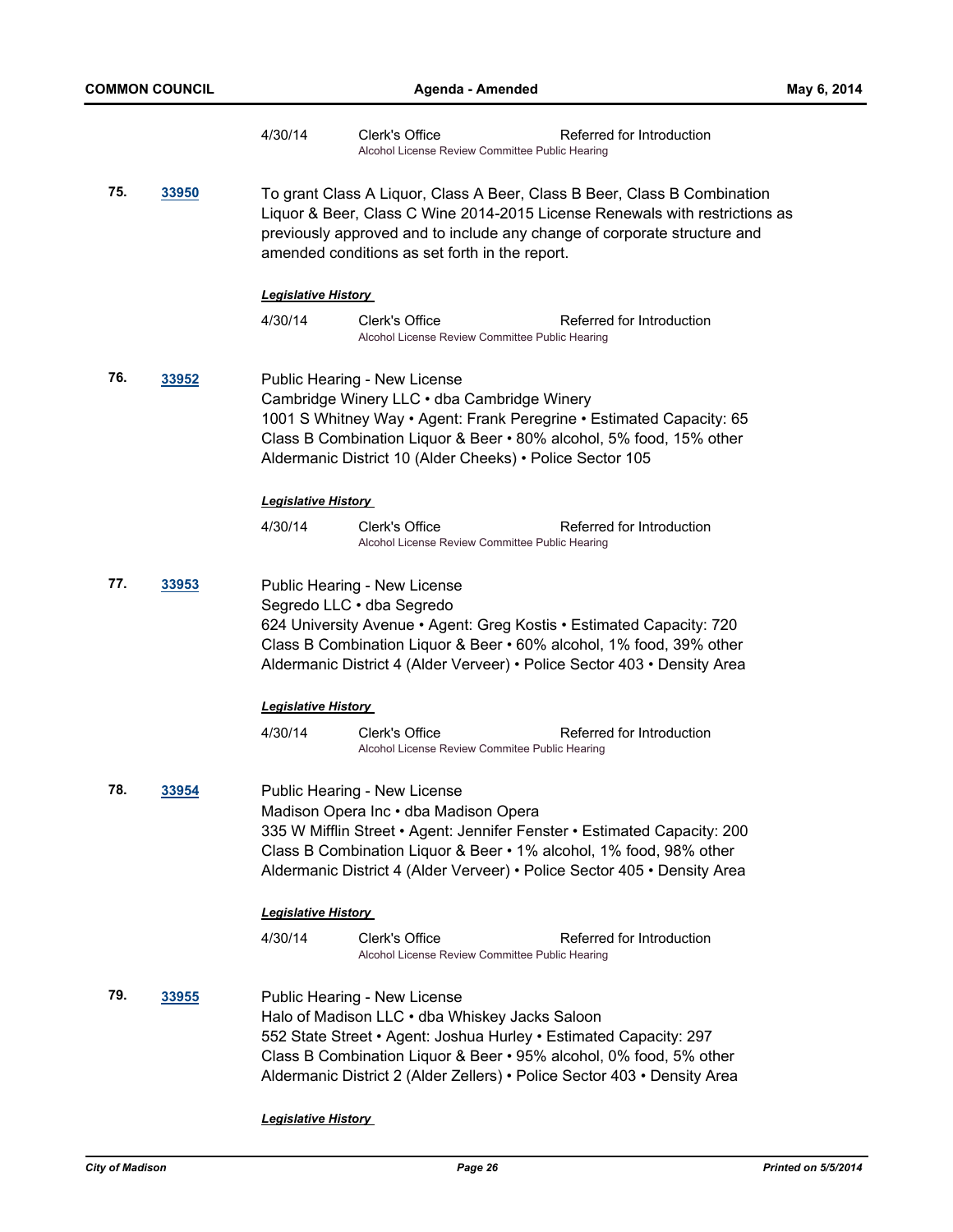|     |                                                                                                                                                                                                                                                                                                                 | 4/30/14                                                                                                                                                                                                                                                                                                                             | Clerk's Office<br>Alcohol License Review Committee Public Hearing | Referred for Introduction |  |
|-----|-----------------------------------------------------------------------------------------------------------------------------------------------------------------------------------------------------------------------------------------------------------------------------------------------------------------|-------------------------------------------------------------------------------------------------------------------------------------------------------------------------------------------------------------------------------------------------------------------------------------------------------------------------------------|-------------------------------------------------------------------|---------------------------|--|
| 80. | 33957<br>Public Hearing - New License<br>One Barrel Brewing Company LLC . dba One Barrel Brewing Company<br>2001 Atwood Avenue • Agent: Peter Gentry • Estimated Capacity: 80<br>Class B Combination Liquor & Beer • 88% alcohol, 9% food, 3% other<br>Aldermanic District 6 (Alder Rummel) • Police Sector 410 |                                                                                                                                                                                                                                                                                                                                     |                                                                   |                           |  |
|     |                                                                                                                                                                                                                                                                                                                 | <b>Legislative History</b>                                                                                                                                                                                                                                                                                                          |                                                                   |                           |  |
|     |                                                                                                                                                                                                                                                                                                                 | 4/30/14                                                                                                                                                                                                                                                                                                                             | Clerk's Office<br>Alcohol License Review Committee Public Hearing | Referred for Introduction |  |
| 81. | <u>33958</u>                                                                                                                                                                                                                                                                                                    | Public Hearing - New License<br>Ultra Mart Foods LLC • dba Metro Market #6434<br>6010 Cottage Grove Road . Agent: Scott Gordon . Estimated Capacity: 300<br>Class B Combination Liquor & Beer • 1.1% alcohol, 82.8% food, 16.1 % other<br>Aldermanic District 3 (Alder Cnare) • Police Sector 627                                   |                                                                   |                           |  |
|     |                                                                                                                                                                                                                                                                                                                 | <b>Legislative History</b>                                                                                                                                                                                                                                                                                                          |                                                                   |                           |  |
|     |                                                                                                                                                                                                                                                                                                                 | 4/30/14                                                                                                                                                                                                                                                                                                                             | Clerk's Office<br>Alcohol License Review Committee Public Hearing | Referred for Introduction |  |
| 82. | 33961                                                                                                                                                                                                                                                                                                           | Public Hearing - New Licensed Location<br>Kabul Inc · dba Kabul Restaurant<br>540 State Street • Agent: Scott Haumersen • Estimated Capacity: 99<br>Class B Combination Liquor & Beer • 10% alcohol, 90% food<br>Aldermanic District 2 (Alder Zellers) • Police Sector 403 • Density Area<br>Move from 541 State St to 540 State St |                                                                   |                           |  |
|     |                                                                                                                                                                                                                                                                                                                 | <u> Legislative History </u>                                                                                                                                                                                                                                                                                                        |                                                                   |                           |  |
|     |                                                                                                                                                                                                                                                                                                                 | 4/30/14                                                                                                                                                                                                                                                                                                                             | Clerk's Office<br>Alcohol License Review Committee Public Hearing | Referred for Introduction |  |
|     | <b>REPORTS</b>                                                                                                                                                                                                                                                                                                  |                                                                                                                                                                                                                                                                                                                                     |                                                                   |                           |  |
| 83. | 33923                                                                                                                                                                                                                                                                                                           | Report of Police Chief: Police Overtime for 2013 & 1st Quarter 2014                                                                                                                                                                                                                                                                 |                                                                   |                           |  |
|     |                                                                                                                                                                                                                                                                                                                 | <b>Legislative History</b>                                                                                                                                                                                                                                                                                                          |                                                                   |                           |  |
|     |                                                                                                                                                                                                                                                                                                                 | 4/29/14                                                                                                                                                                                                                                                                                                                             | Police Department<br><b>Board of Estimates</b>                    | Referred for Introduction |  |
|     |                                                                                                                                                                                                                                                                                                                 |                                                                                                                                                                                                                                                                                                                                     | <b>DDECENTATION OF CLAIMS ACAINST THE CITY OF MADISON</b>         |                           |  |

# **PRESENTATION OF CLAIMS AGAINST THE CITY OF MADISON**

# **CLAIMS - REFER TO RISK MANAGER**

**84. [33884](http://madison.legistar.com/gateway.aspx?m=l&id=/matter.aspx?key=36980)** B. Shore - property damage - \$165.00.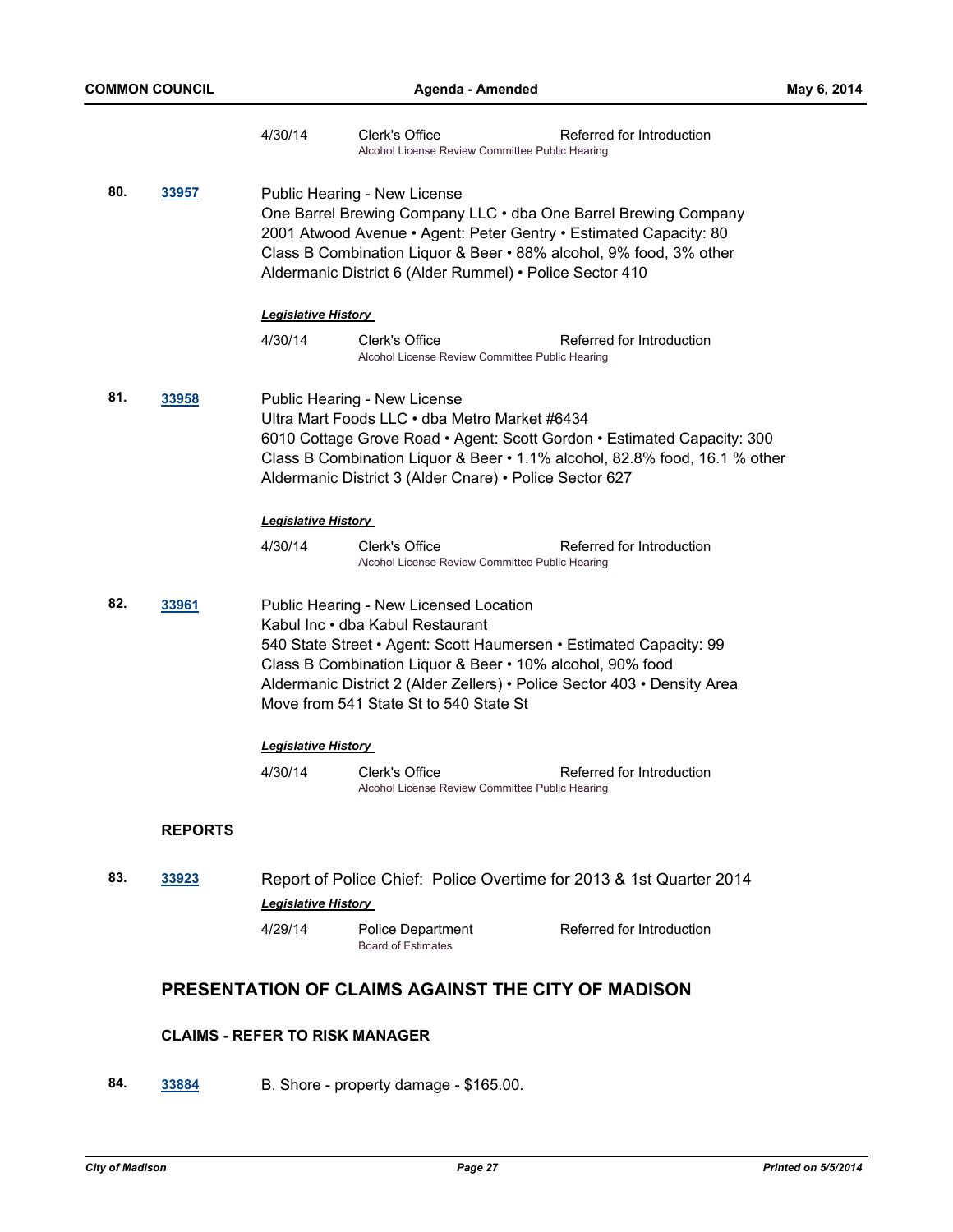- **85. [33885](http://madison.legistar.com/gateway.aspx?m=l&id=/matter.aspx?key=36981)** K. Kolarik, West Bend for C. and J. Dahl vehicle damage \$1,577.85.
- **86. [33894](http://madison.legistar.com/gateway.aspx?m=l&id=/matter.aspx?key=36990)** J. Voelz vehicle damage \$1675.51.
- **87. [33929](http://madison.legistar.com/gateway.aspx?m=l&id=/matter.aspx?key=37026)** C. Castegnaro property damage \$81.12.
- **88. [33933](http://madison.legistar.com/gateway.aspx?m=l&id=/matter.aspx?key=37029)** T. Garza vehicle damage \$1,283.51.
- **89. [33936](http://madison.legistar.com/gateway.aspx?m=l&id=/matter.aspx?key=37032)** A. Tornai property damage \$199.88.
- **90. [33938](http://madison.legistar.com/gateway.aspx?m=l&id=/matter.aspx?key=37034)** E. Olsen, Eminent Domain Services, LLC, attorney for Milwaukee Street LLC appraisal fee - \$3,300.00.

THE FOLLOWING ITEMS WERE INTRODUCED FROM THE FLOOR AT THE LAST COMMON COUNCIL MEETING AND ARE ON THIS AGENDA PURSUANT TO SEC. 2.05(1)(B), MGO, SOLELY FOR THE PURPOSE OF ADDING ADDITIONAL REFERRALS.

**91. [33899](http://madison.legistar.com/gateway.aspx?m=l&id=/matter.aspx?key=36995)** Authorizing the Mayor and City Clerk to enter into agreements with Dane County for the resurfacing and jurisdictional transfer of CTH BW (E. Broadway from USH 51 to Dutch Mill Road). (16th AD)

> *Sponsors:* Denise DeMarb *Legislative History*  4/28/14 Engineering Division Referred for Introduction Board of Public Works (5/7) 4/29/14 COMMON COUNCIL Referred to the BOARD OF PUBLIC WORKS

**92. [33917](http://madison.legistar.com/gateway.aspx?m=l&id=/matter.aspx?key=37013)** Amending Res-13-00639, Legistar No. 30748 to change the composition of the Sustainable Madison Transportation Master Plan Oversight Committee (see also Res-12-00648, Legistar No. 27220 - creating committee) to include an appointment by the Dane County Executive and a member of the Sustainable Madison Committee.

## *Sponsors:* David Ahrens

#### *Legislative History*

4/29/14 Council Office Referred for Introduction Common Council Organizational Committee, Sustainable Madison Committee 4/29/14 COMMON COUNCIL Referred to the COMMON COUNCIL ORGANIZATIONAL COMMITTEE Additional referrals to Sustainable Madison Committee, Sustainable Madison Transportation Master Plan Oversight Committee 4/30/14 COMMON COUNCIL ORGANIZATIONAL **COMMITTEE** Refer to the SUSTAINABLE MADISON **COMMITTEE** 4/30/14 COMMON COUNCIL ORGANIZATIONAL **COMMITTEE** Refer to the SUSTAINABLE MADISON TRANSPORTATION MASTER PLAN OVERSIGHT COMMITTEE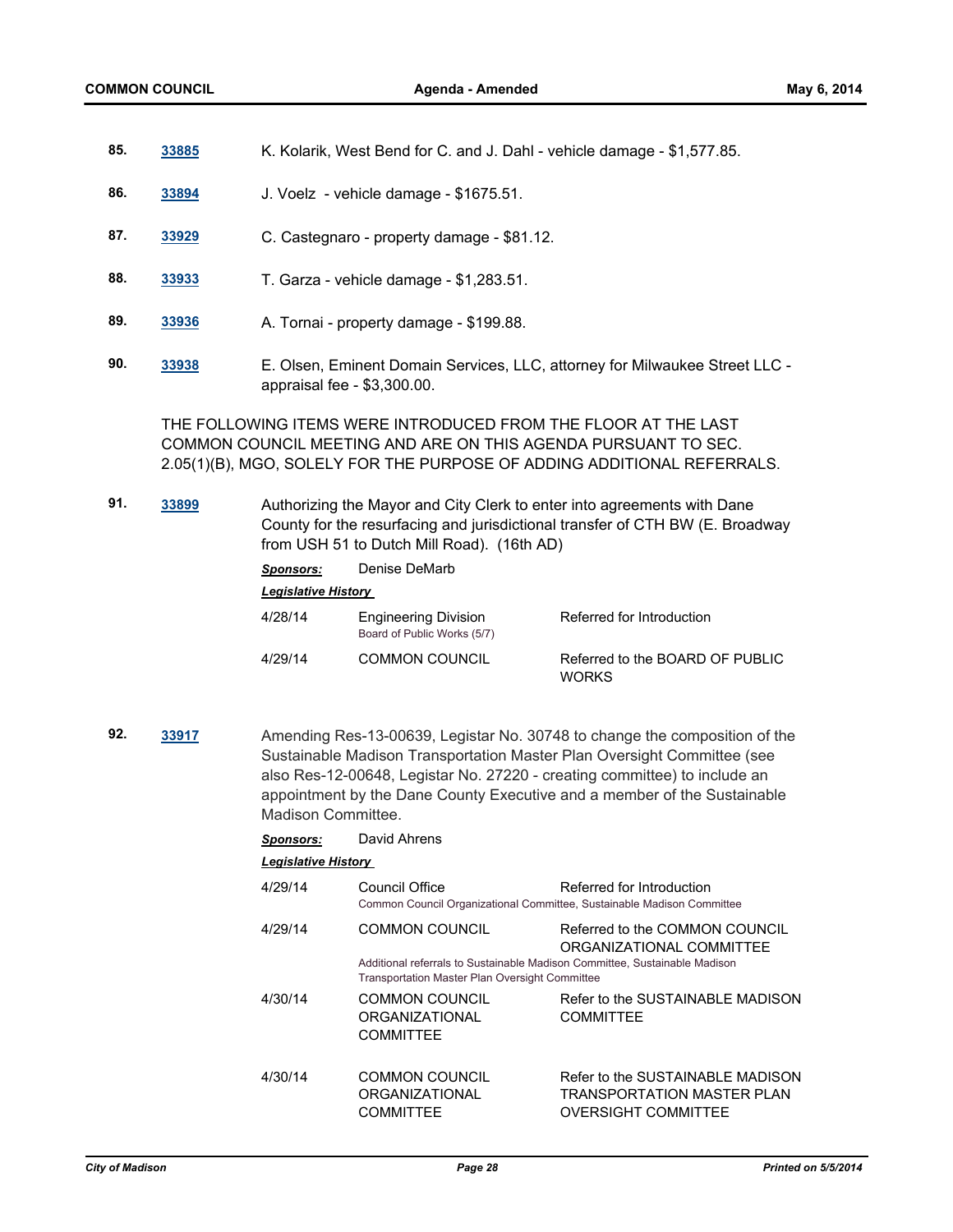## **ADDENDUM**

| 93. | 33995                                                                                                                                               | Temporary Class B Retailer License<br><b>Concurrent with Street Use Permit</b><br>Back Porch Radio Broadcasting Inc<br>Event Location: 200 Block of Martin Luther King Jr Blvd<br>Event Date: 5/18/14<br>Aldermanic District 4 (Ald. Verveer)<br>Police District: 405<br>Event: 17th Annual WORT Block Party |                                                                                                                               |                                                                                                                                                                                                                                                                                                                      |  |  |
|-----|-----------------------------------------------------------------------------------------------------------------------------------------------------|--------------------------------------------------------------------------------------------------------------------------------------------------------------------------------------------------------------------------------------------------------------------------------------------------------------|-------------------------------------------------------------------------------------------------------------------------------|----------------------------------------------------------------------------------------------------------------------------------------------------------------------------------------------------------------------------------------------------------------------------------------------------------------------|--|--|
|     |                                                                                                                                                     | Agenda note: The Alcohol License Review Committee will be meeting May 6 and a<br>recommendation will be made from the floor.                                                                                                                                                                                 |                                                                                                                               |                                                                                                                                                                                                                                                                                                                      |  |  |
| 94. | 33981                                                                                                                                               | Spencer's Books LLC<br>515 University Ave<br>Madison, WI 53703<br>Police Sector 403<br><b>Legislative History</b>                                                                                                                                                                                            | Secondhand Textbook Dealer License<br>dba www.24-7buyback.com<br>Aldermanic District 4 (Ald. Verveer)                         |                                                                                                                                                                                                                                                                                                                      |  |  |
|     |                                                                                                                                                     | 5/2/14                                                                                                                                                                                                                                                                                                       | Clerk's Office                                                                                                                | RECOMMEND TO COUNCIL TO GRANT -<br><b>REPORT OF OFFICER</b>                                                                                                                                                                                                                                                          |  |  |
| 95. | 33982<br>Spencer's Books LLC<br>dba www.24-7buyback.com<br>502 N Frances St<br>Madison, WI 53703<br>Police Sector 403<br><b>Legislative History</b> |                                                                                                                                                                                                                                                                                                              | Secondhand Textbook Dealer License<br>Aldermanic District 8 (Ald. Resnick)                                                    |                                                                                                                                                                                                                                                                                                                      |  |  |
|     |                                                                                                                                                     | 5/2/14                                                                                                                                                                                                                                                                                                       | Clerk's Office                                                                                                                | RECOMMEND TO COUNCIL TO GRANT -<br>REPORT OF OFFICER                                                                                                                                                                                                                                                                 |  |  |
| 96. | 33922                                                                                                                                               |                                                                                                                                                                                                                                                                                                              | the center, and authorizing the Mayor and the City Clerk to enter into an<br>agreement with the WYC to carry out these roles. | Approving the selection of the Wisconsin Youth Company as the operator of<br>the neighborhood center which is to be constructed in the Theresa Terrace<br>neighborhood, authorizing the WYC to begin outreach and planning efforts<br>with neighborhood residents in anticipation of the construction and opening of |  |  |

*Sponsors:* Paul R. Soglin, Matthew J. Phair, Lauren Cnare and Denise DeMarb *Legislative History* 

4/30/14 Community Development Division Referred for Introduction Board of Estimates, Community Development Division Conference Committee